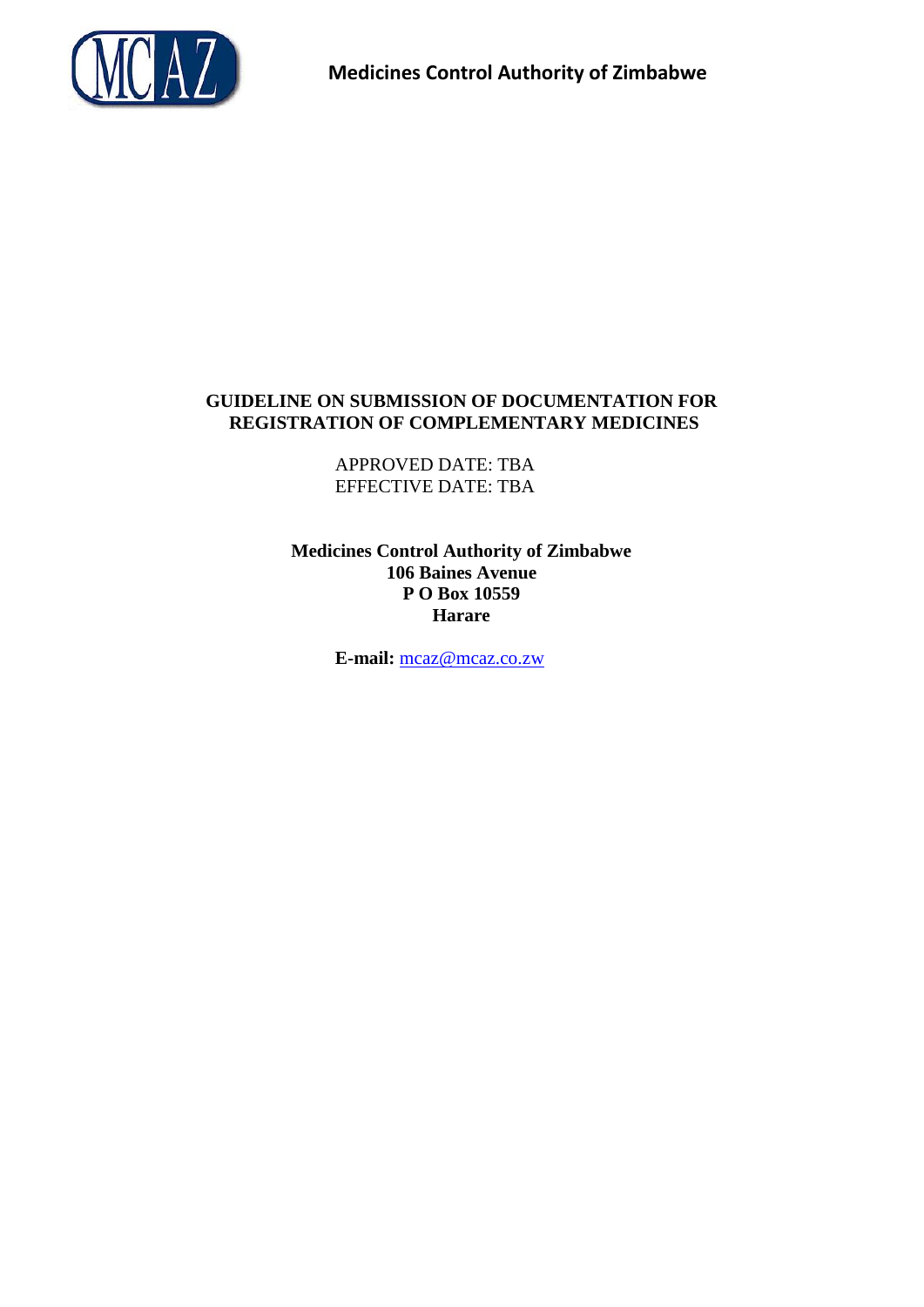

# <span id="page-1-0"></span>**PROCESS AND ADOPTION OF THE GUIDELINE**

| Drafting of guideline                    | May-August 2015 |
|------------------------------------------|-----------------|
| Discussion and review of comments within | September 2015  |
| the Evaluations                          |                 |
| and Registration Unit                    |                 |
|                                          |                 |
| Approval for circulation by DG           | November 2015   |
| Collation and review of comments         | January 2016    |
| Approval of the final draft<br>the<br>by | February 2016   |
| <b>Registration Committee</b>            |                 |
| Approval of the final draft by DG        | <b>TBA</b>      |
| Publication of final guideline           | <b>TBA</b>      |
| Requirements come into effect            | TBA             |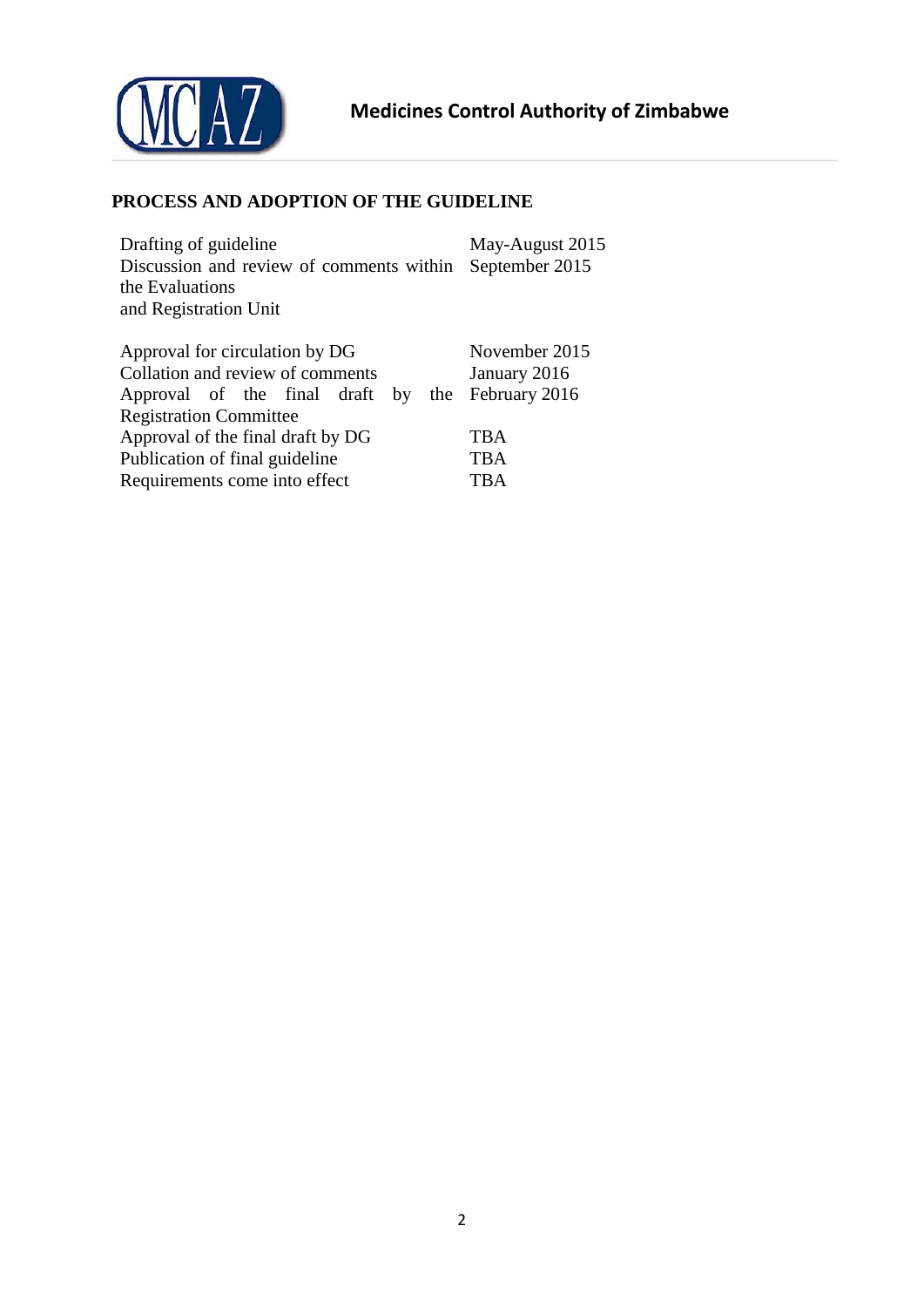

| <b>Contents</b>                                                                    |  |
|------------------------------------------------------------------------------------|--|
|                                                                                    |  |
|                                                                                    |  |
|                                                                                    |  |
|                                                                                    |  |
|                                                                                    |  |
|                                                                                    |  |
|                                                                                    |  |
|                                                                                    |  |
|                                                                                    |  |
|                                                                                    |  |
|                                                                                    |  |
|                                                                                    |  |
| Manufacturing and marketing authorisation(s)/international registration status  10 |  |
|                                                                                    |  |
| GENERAL TECHNICAL AND ADMINISTRATIVE INFORMATION  12                               |  |
|                                                                                    |  |
|                                                                                    |  |
|                                                                                    |  |
|                                                                                    |  |
|                                                                                    |  |
|                                                                                    |  |
|                                                                                    |  |
|                                                                                    |  |
|                                                                                    |  |
|                                                                                    |  |
|                                                                                    |  |
|                                                                                    |  |
|                                                                                    |  |
|                                                                                    |  |
|                                                                                    |  |
|                                                                                    |  |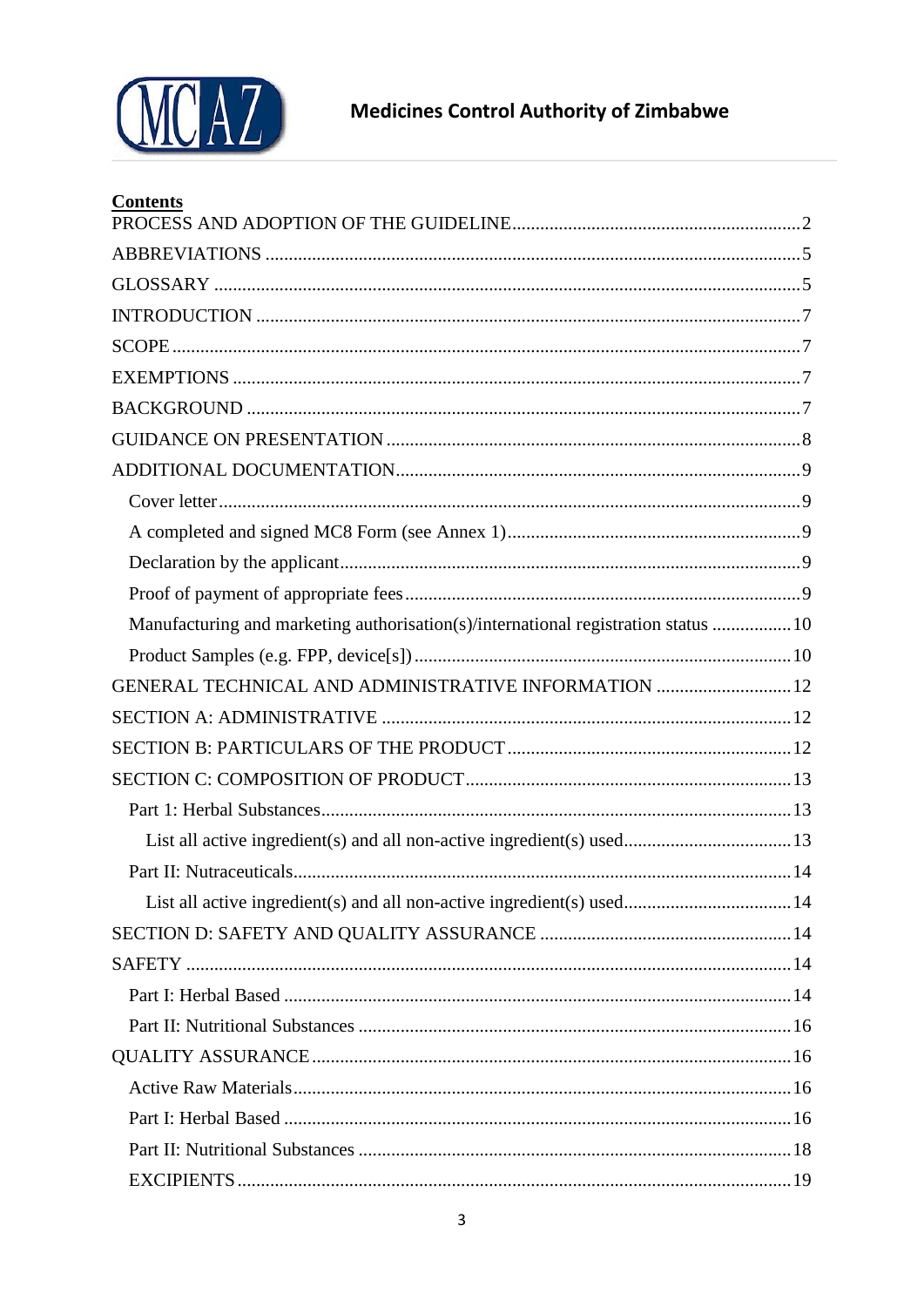

# **Medicines Control Authority of Zimbabwe**

| ANNEX A: PROHIBITED COMPLEMENTARY MEDICINE INGREDIENTS26        |
|-----------------------------------------------------------------|
| ANNEX B: ACCEPTABLE INDICATIONS FOR COMPLEMENTARY MEDICINES27   |
| ANNEX C: ACCEPTABLE CLAIMS FOR NEUTICEUTICAL                    |
| MULTIVITAMIN/MULTIMINERAL PREPARATIONS/AMINO ACID PREPARATIONS  |
| ANNEX D: PROHIBITED INDICATIONS FOR COMPLEMENTARY MEDICINES 34  |
|                                                                 |
| ANNEX E: QUANTITIES OF SAMPLES REQUIRED FOR LABORATORY ANALYSIS |
|                                                                 |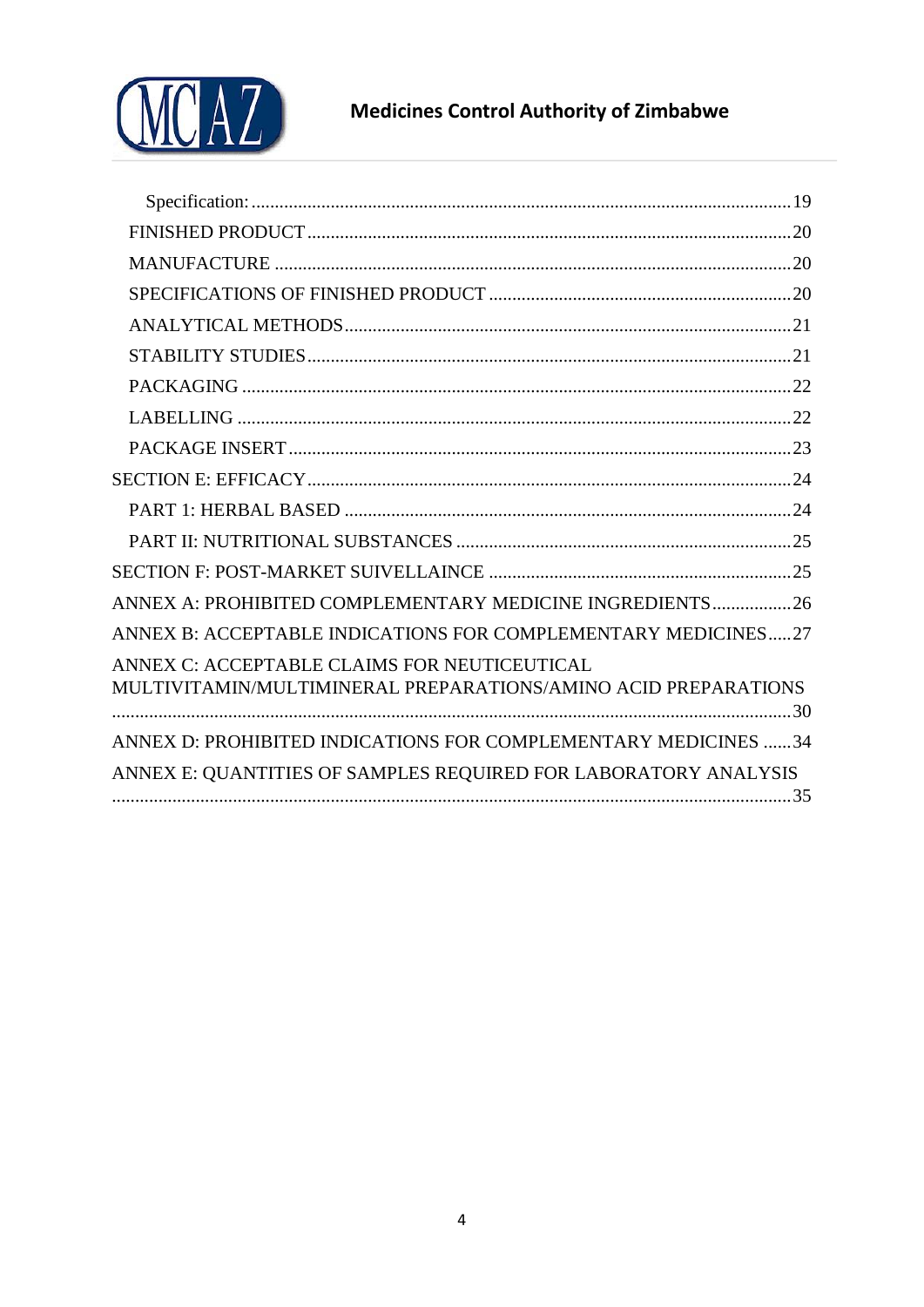

# <span id="page-4-0"></span>**ABBREVIATIONS**

| API           | <b>Active Pharmaceutical Ingredient</b>   |
|---------------|-------------------------------------------|
| <b>BP</b>     | British Pharmacopoeia                     |
| <b>EMA</b>    | European Medicines Agency                 |
| <b>FDA</b>    | United States Food and Drug Agency        |
| <b>FPP</b>    | <b>Finished Pharmaceutical Product</b>    |
| <b>GMP</b>    | <b>Good Manufacturing Practice</b>        |
| <b>ICH</b>    | International Conference on Harmonisation |
| <b>INN</b>    | <b>International Non-proprietary Name</b> |
| <b>JP</b>     | Japanese Pharmacopoeia                    |
| <b>PD</b>     | <b>Product Dossier</b>                    |
| <b>Ph.Eur</b> | European Pharmacopoeia                    |
| <b>Ph.Int</b> | International Pharmacopoeia               |
| PIL           | <b>Patient Information Leaflet</b>        |
| <b>SPC</b>    | <b>Summary of Product Characteristics</b> |
| <b>USAN</b>   | <b>United States Adopted Name</b>         |
| <b>USP</b>    | United States Pharmacopoeia               |
| <b>WHO</b>    | World Health Organisation                 |
|               |                                           |

# <span id="page-4-1"></span>**GLOSSARY**

# **Active pharmaceutical ingredient**

Any substance or combination of substances used in a finished pharmaceutical product (FPP), intended to furnish pharmacological activity or to otherwise have direct effect in the diagnosis, cure, mitigation, treatment or prevention of disease, or to have a direct effect in restoring, correcting or modifying physiological functions in human beings.

#### **Applicant**

Person or entity by, or on whose behalf, an application for registration is made.

#### **Complementary Medicine**

―complementary medicine‖ means any substance or mixture of substances which is used, or is manufactured, sold or represented as suitable for use, in-

(a) the mitigation or prevention of disease or abnormal physical mental state or the symptoms thereof in human beings or in animals;

(b) restoring, correcting or modifying any physical, mental or organic function in man or in animals;

which originates from a plant, mineral, animal or insect and includes substances generally referred to as Aromatherapeutic Substances, Ayurvedic Medicines, Energy Substances or Medicines, Homeopathic Remedies, Nutritional Substances in Pharmaceutical Form, Traditional Chinese Medicines, Traditional Dutch Remedies, Unani Tibb Medicines, Western Herbal Medicines, and such other medicines or remedies as may be approved by the Authority;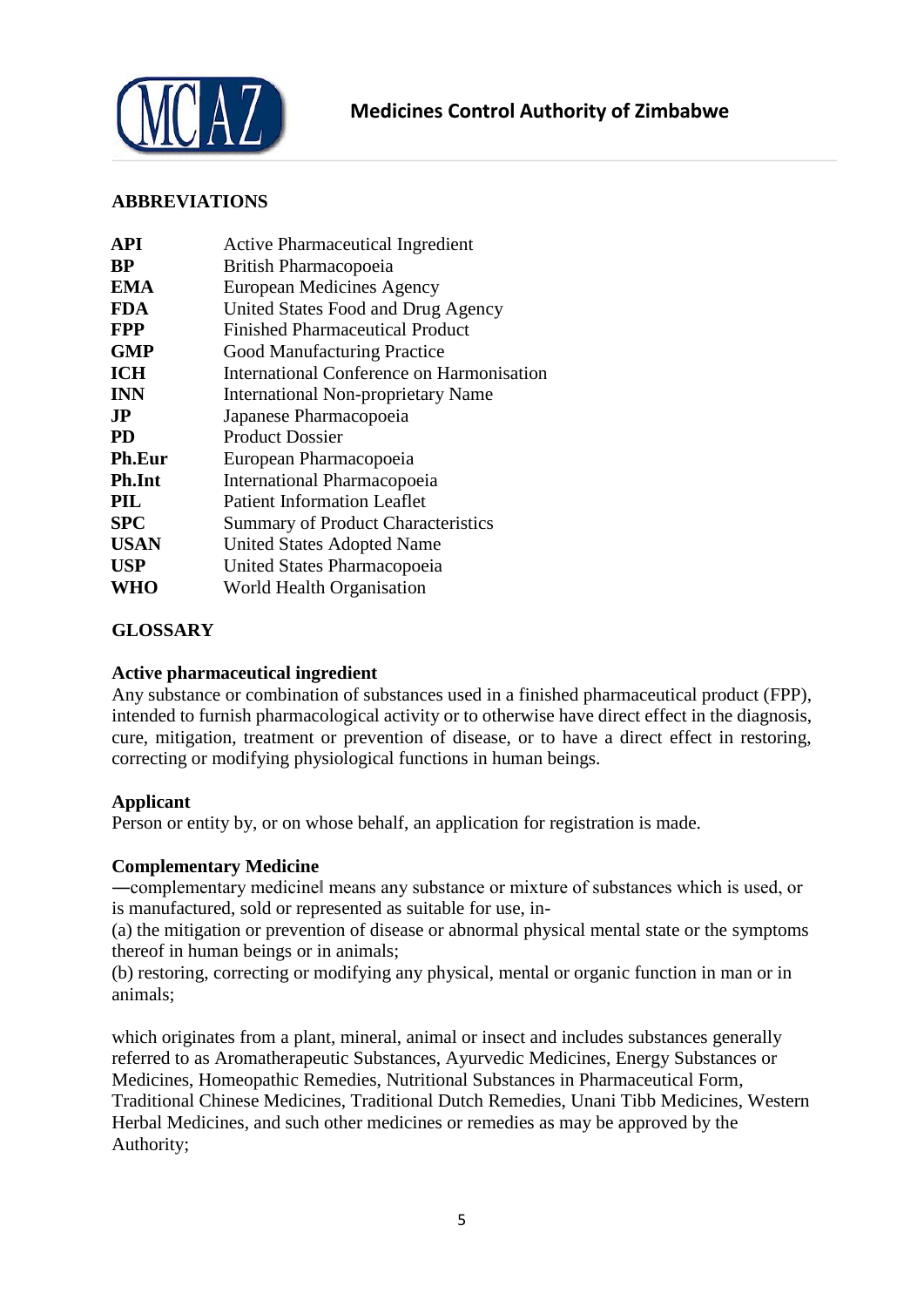

### **Impurities**

Any component of the new drug substance that is not the chemical entity defined as the new drug substance

#### **Manufacturer**

A company that carries out operations such as production, packaging, repackaging, labelling and re-labelling of pharmaceuticals.

#### **Nutritional Substances/Nutraceuticals**

A fortified food or a dietary supplement that is held to provide health or medical benefits in addition to its basic nutritional value in a pharmaceutical form. These include vitamins, minerals, amino acids (body building substances), probiotics etc.

# **Principal**

Owner of the medicine

#### **Traditional medicine**

The sum total of the knowledge, skills, and practices based on the theories, beliefs, and experiences indigenous to different cultures, whether explicable or not, used in the maintenance of health as well as in the prevention, diagnosis, improvement or treatment of physical and mental illness.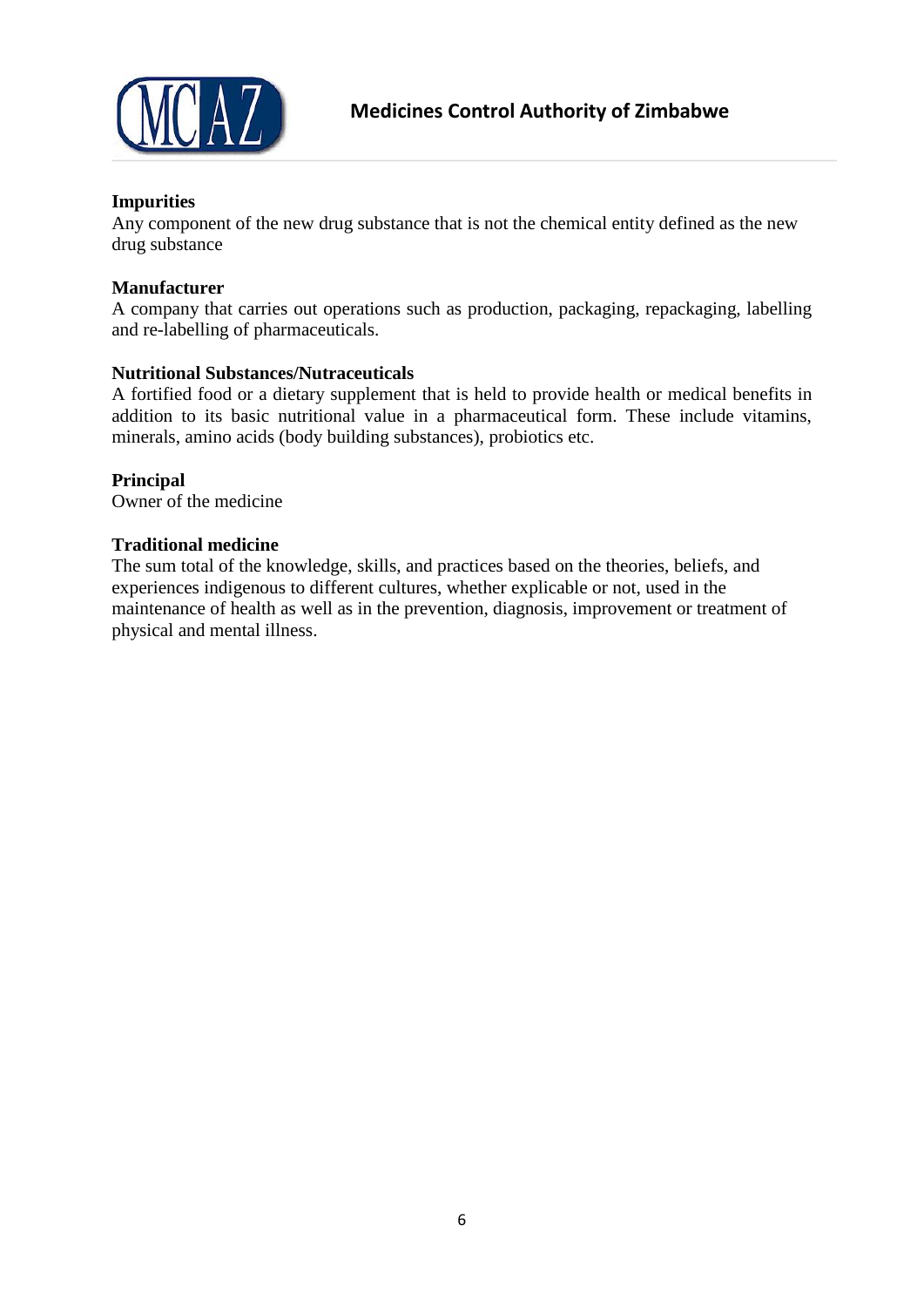

# <span id="page-6-0"></span>**INTRODUCTION**

This guideline is intended to assist applicants on the preparation of applications for approval (product dossiers) for complementary medicines.

### <span id="page-6-1"></span>**SCOPE**

This guideline applies to all applications for approval of complementary medicines made to MCAZ.

# <span id="page-6-2"></span>**EXEMPTIONS**

This guideline shall not apply to:

- Any person who compounds, dispenses or administers a complementary medicine to his patient in the practice of his profession at his premises.
- Cosmetics without any medicinal claims

#### <span id="page-6-3"></span>**BACKGROUND**

Previously, the MCAZ was granting exemption from registration for products that did not make any form of medicinal claim on the labelling or package insert. Following the passing of the legislation known as the 'Medicines and Allied Substances Control (Complementary Medicines) Regulations, 2015' the MCAZ is mandated to assess all complementary medicines destined for public use in Zimbabwe. Not all medicinal claims may be permitted (see Annex B and C on permitted and non-permitted claims).

The content of this guideline should be read in conjunction with relevant information described in other existing MCAZ, WHO or ICH reference documents and guidelines. Scientific literature may be appropriate to fulfil the requirements for some of the information or parameters outlined in this guideline (e.g. efficacy data on herbal based complementary medicines)

Applicants interested in having their FPPs evaluated for registration in Zimbabwe should submit a product dossier reflecting the data and information requested below. The current version of any guideline or pharmacopoeia referred to in this guideline shall be applicable in all instances. Any deviations must be highlighted, justified and require approval by the MCAZ.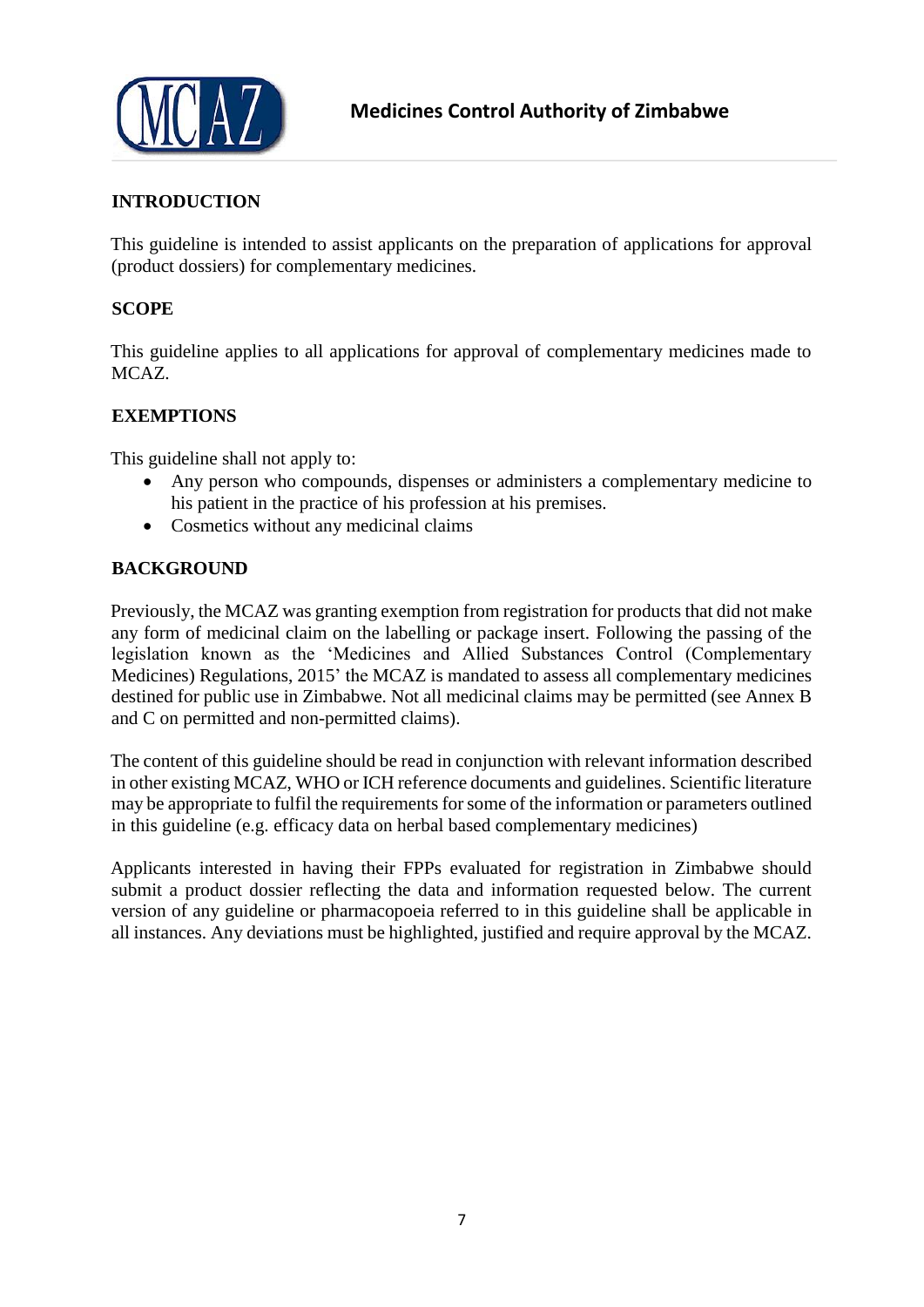

# <span id="page-7-0"></span>**GUIDANCE ON PRESENTATION**

Applicants are required to submit two copies of the dossier (one hard copy and one electronic copy {electronic copy where available}. The paper copies of the application should be bound for easy access of information.

Each section of the dossier is to be marked by use of clearly annotated tabs and the documentation should be filed in accessible files. *Lever arch files are not acceptable*. Each binder should be labelled with the non-proprietary name and the proprietary name of the FPP (e.g. Tribulus Terrestris Saponins "Trade name" 5% w/v) and the company name of the applicant. For ease of reference, the following information could also be included on the label of each binder (space permitting): the volume number for that binder (out of the total number of volumes for that module), the section(s) contained within each volume and the date of the application (month and year), e.g. FPP Non-proprietary name "Name ABC"

Applicant "XYZ" Volume x of y Month/year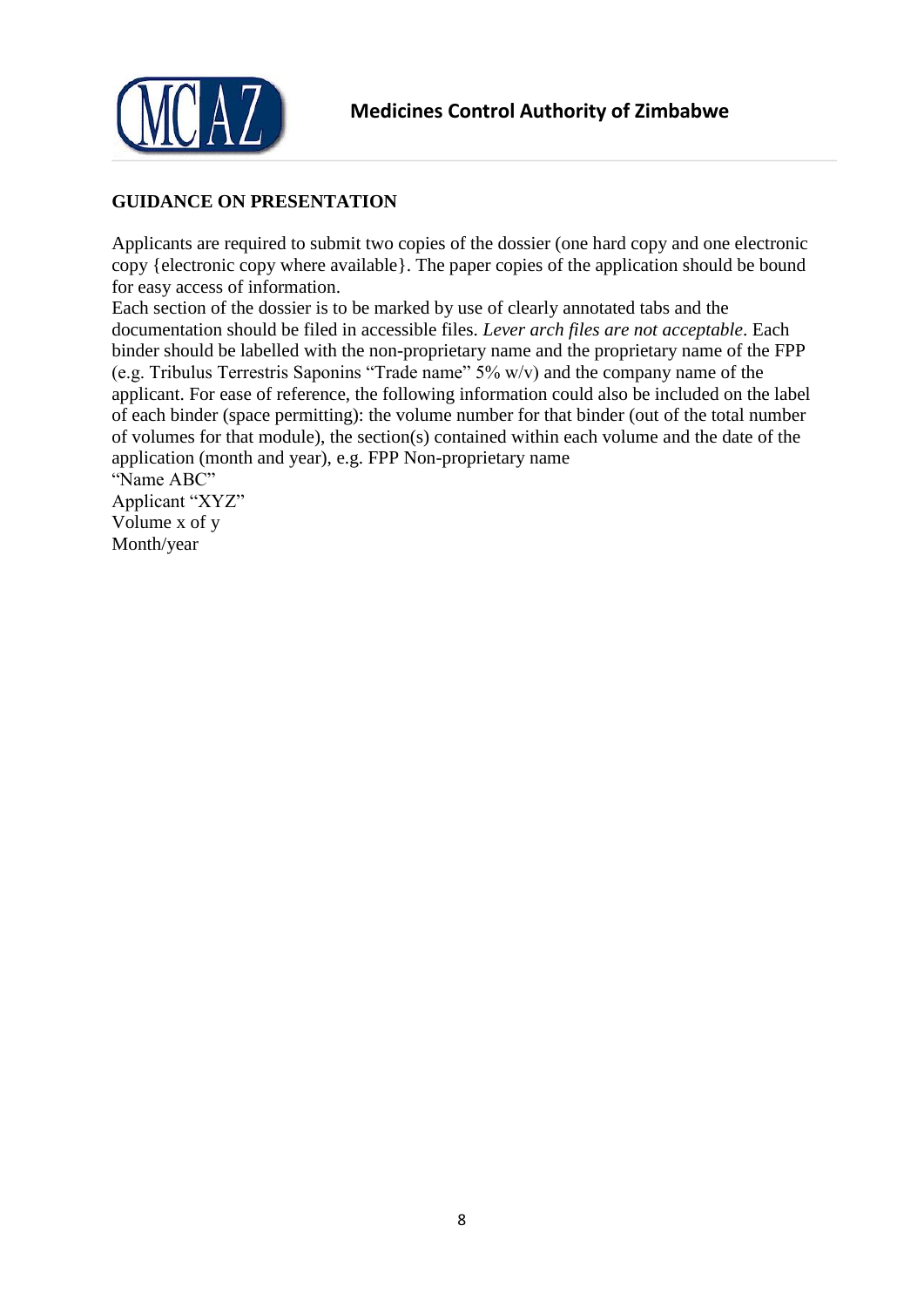

# <span id="page-8-0"></span>**ADDITIONAL DOCUMENTATION**

#### <span id="page-8-1"></span>**Cover letter**

The cover letter submitted with the application for registration should include a clear statement from the responsible person submitting the dossier, indicating the contact details (telephone number, e-mail, and fax) of the person to whom all correspondence should be addressed.

# <span id="page-8-2"></span>**A completed and signed C.M.1**

A completed, signed and dated C.M.1 form should be submitted for each FPP. A copy of the form can be obtained from the MCAZ website: www.mcaz.co.zw. For clarity, the following considerations apply in determining whether the FPP requires one or separate applications.

a) Tablets/Capsules/Suppositories/Lozenges:

- i) Different pack-sizes of the same strength and formulation will require one application
- ii) Different strengths and/or formulations will require separate applications.
- b) Syrups/Elixirs/Liquids/Solutions (non parenterals)/Creams/ointments
	- i) Different container sizes of the same strength and formulation will require one application
	- ii) Same container size of different strengths and/or formulations will require separate applications.
- c) Different applicants/proprietary names for the same formula;
	- i) Same formula applied under different proprietary names will require separate applications.
	- ii) Same formula from different applicants will require separate applications.

#### <span id="page-8-3"></span>**Declaration by the applicant**

A declaration should be made by the applicant or a responsible person nominated by the applicant and who has the requisite skills and necessary qualifications. It is stressed that only a person who can attest to the accuracy of the contents in the application should sign on behalf of the applicant.

#### <span id="page-8-4"></span>**Proof of payment of appropriate fees**

A copy of the invoice or proof of payment of registration fees should be attached to the application for registration.

Applicants should consult the current fee schedule for the correct and appropriate fee. Note that Registration fees can be split into three main tiers, depending on the site of manufacture of the FPP. Fees for products wholly manufactured outside Zimbabwe attract a different fee from products wholly or partly (e.g. re-labelled and re-packaged) manufactured in Zimbabwe. All fees are payable according to the gazetted fee schedule.

Unless the full application fee is received, the application will not be accepted. Applicants can remit payment of fees in cash, telegraphic transfers and direct deposit into the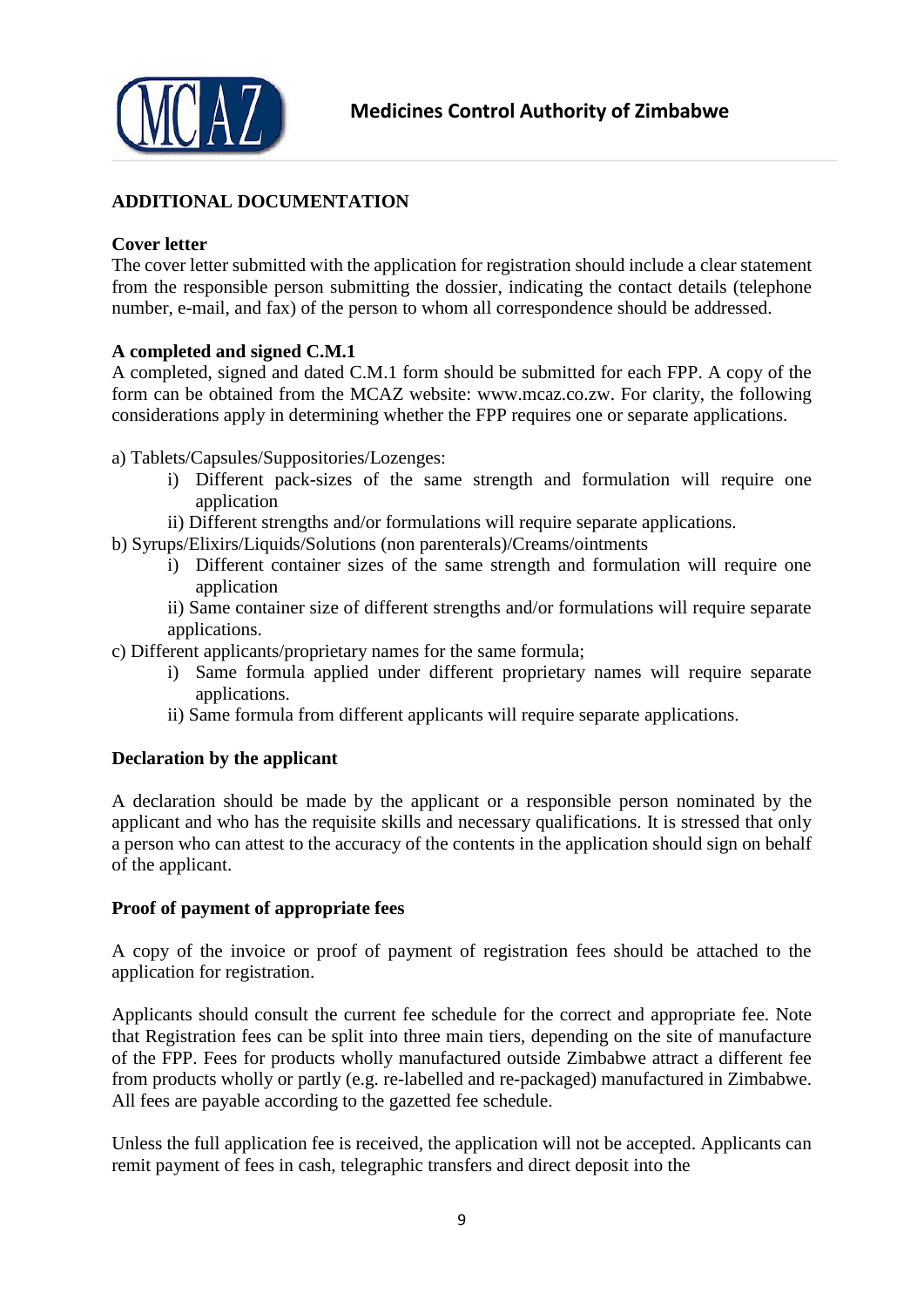

Authority account. Please note that direct transfers usually attract a commission charged by the banks leading to a shortfall in fees. Provision should, therefore, be made to cover such shortfalls. Applicants are further advised to specify very clearly in their instructions to the bank that such direct deposits are for application for registration of a medicine to avoid unnecessary delays.

Note that the application fee covers the cost of evaluating the initial submission and a single laboratory analysis of the product sample. Samples that require repeat analysis after failure of the first analysis, or as a result of modification or revalidation of the analytical method, attract an additional re-analysis fee. Any amendments to the original submission will attract amendment fees according to the gazetted fee schedule. The application fee excludes the GMP inspection fees, for which a separate charge is applicable.

Fees once received are not refundable, including those for rejected applications or voluntary withdrawals by the applicant.

# <span id="page-9-0"></span>**Manufacturing and marketing authorisation(s)/international registration status**

List the countries in which:

- the FPP (or set of FPPs) has been granted a marketing authorisation;
- the FPP (or one or more of the set of FPPs) has been withdrawn from the market; and
- an application for the marketing of the FPP (or one or more of the set of FPPs) has been rejected, deferred or withdrawn

The details of registration in the country of origin are required. Reasons for non-registration should be stated if the medicine is not registered in the country of origin.

Registration status in the country of manufacture should be indicated including any withdrawal, cancellations, suspension / revocations. The reasons for these should also be indicated.

# <span id="page-9-1"></span>**Product Samples (e.g. FPP, device[s])**

Draft labelling may be submitted at the time of dossier submission when labelling for marketing has not been finalised. Applicants should provide samples of the FPP in its final container and labelling as intended for presentation to the Zimbabwean market or closest reference packs when the labelling for marketing has not been finalised. Samples of the FPP in the market container should be provided to allow examination by the evaluators (assessors). In addition to the above, additional samples should be submitted for laboratory analysis by the MCAZ laboratory. The quantities of samples that should be submitted to the Authority for laboratory analysis should, in general, be twice the amount that is normally required for carrying out the full finished product analytical tests by the applicant's own quality control laboratory. This amount will enable repeat testing, if necessary. The precise quantities of samples required are indicated in *Annexure E.* The applicants may be required to submit reference analytical standards (where available) and their certificates of analysis to allow the MCAZ laboratory to expedite the analysis. Note that the MCAZ laboratory analyses a wide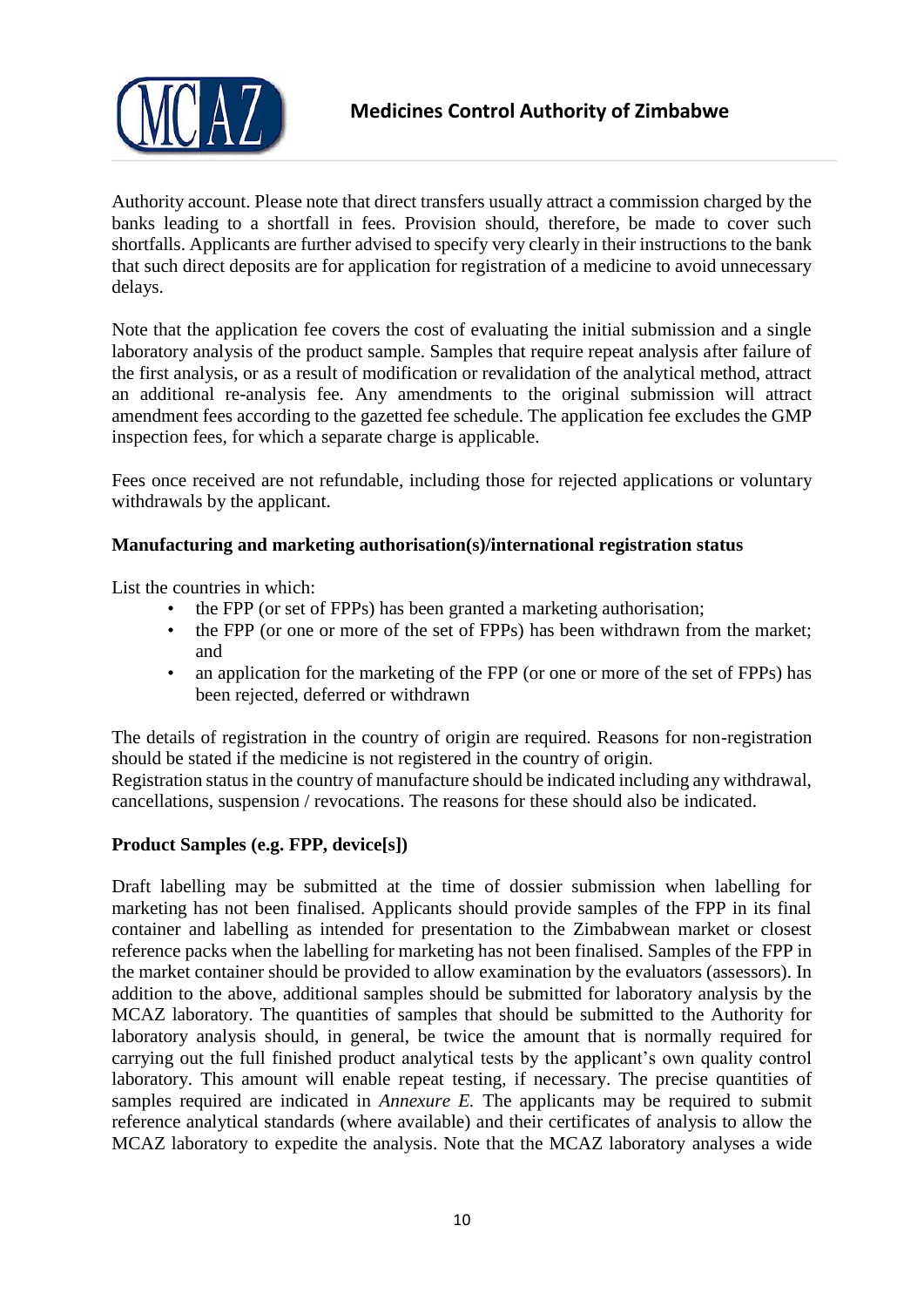

range of medicines and it is almost impossible to keep analytical reference standards for all medicines.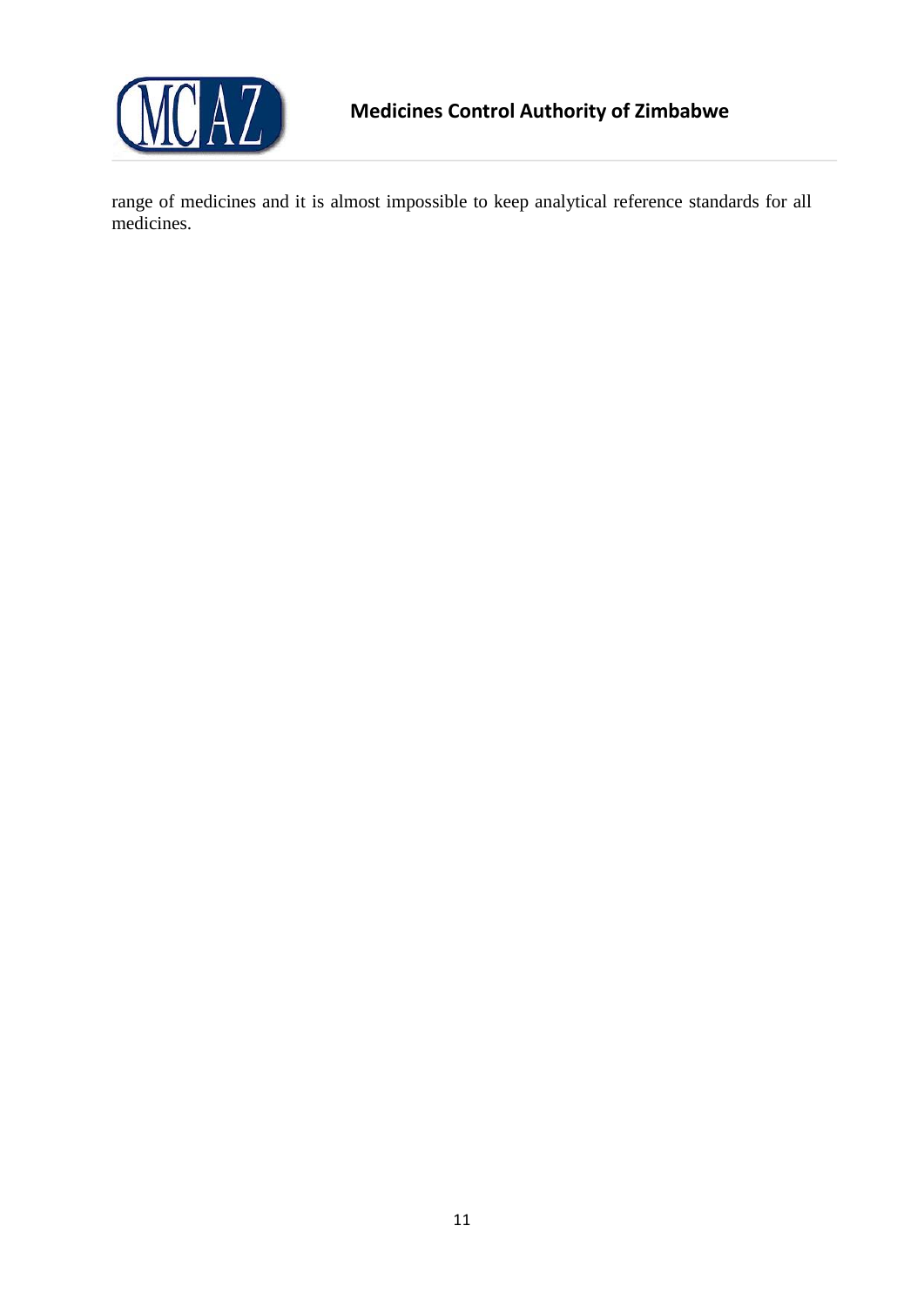



# <span id="page-11-0"></span>**GENERAL TECHNICAL AND ADMINISTRATIVE INFORMATION**

# <span id="page-11-1"></span>**SECTION A: ADMINISTRATIVE**

Please note that the application for the approval of a complementary medicine shall be made only by: principal; applicant, manufacturer or an authorized Local Technical Representative (LTR) of the manufacturer or principal who shall be responsible for facilitating communication with the applicant and when the product is registered shall assume all legal responsibilities regarding the product on the market

- i. Particulars of applicant: this includes the full name and address (physical address) of the applicant.
- ii. Particulars of principal: this includes the full name and address (physical address) of the principal.
- iii. Particulars of manufacturer: this includes the full name and address (physical address) of the manufacturer. The name, address, and responsibility of each manufacturer, including contractors, and each proposed production site or facility involved in manufacturing and testing should be provided. The list of manufacturers/companies should specify the *actual addresses* of production or manufacturing site(s) involved (including block[s] and unit[s]), rather than the administrative offices.
- iv. LTR: this includes the full name and address (physical address) of the LTR.

# <span id="page-11-2"></span>**SECTION B: PARTICULARS OF THE PRODUCT**

- **i. Product Name:** the trade and/or brand name which is unique to a particular medicine and by which it is generally identified (and by which it is registered in the country of manufacture).
- **ii. Dosage form of the product:** the form in which the medicine is presented a macerate, infusions, ashes, decoctions, tablet, capsule, solution, suspension, emulsion, ointment, suppository etc.
- **iii. Strength of the product:** shall be given per unit dosage form or per specified quantity: e.g. mg per tablet, mg per capsule, mg/ml, mg per 5ml spoonful, mg per g, etc.
- **iv. Therapeutic use(s):** the intended use should be only the major indication(s). The product may be multi-component with other pharmacological properties but the application should be restricted to the intended use.
- **v. Visual description of the product:** a full description/appearance of the complementary medicine including colour, size, shape and other relevant features, e.g. green powder, brown liquid, pink film-coated tablets etc.
- **vi. Type of container:** state the type of the primary package in which the complementary medicine is presented e.g. in HDPE bottles, aluminium sachets, etc.
- **vii. Pack size(s):** the presentation of the product to be registered i.e. list all pack sizes intended for marketing.
- **viii. Proposed Shelf life (in months):** the specified length of time prior to use for which a complementary medicine is deemed to remain fit for use under prescribed conditions supported by stability studies.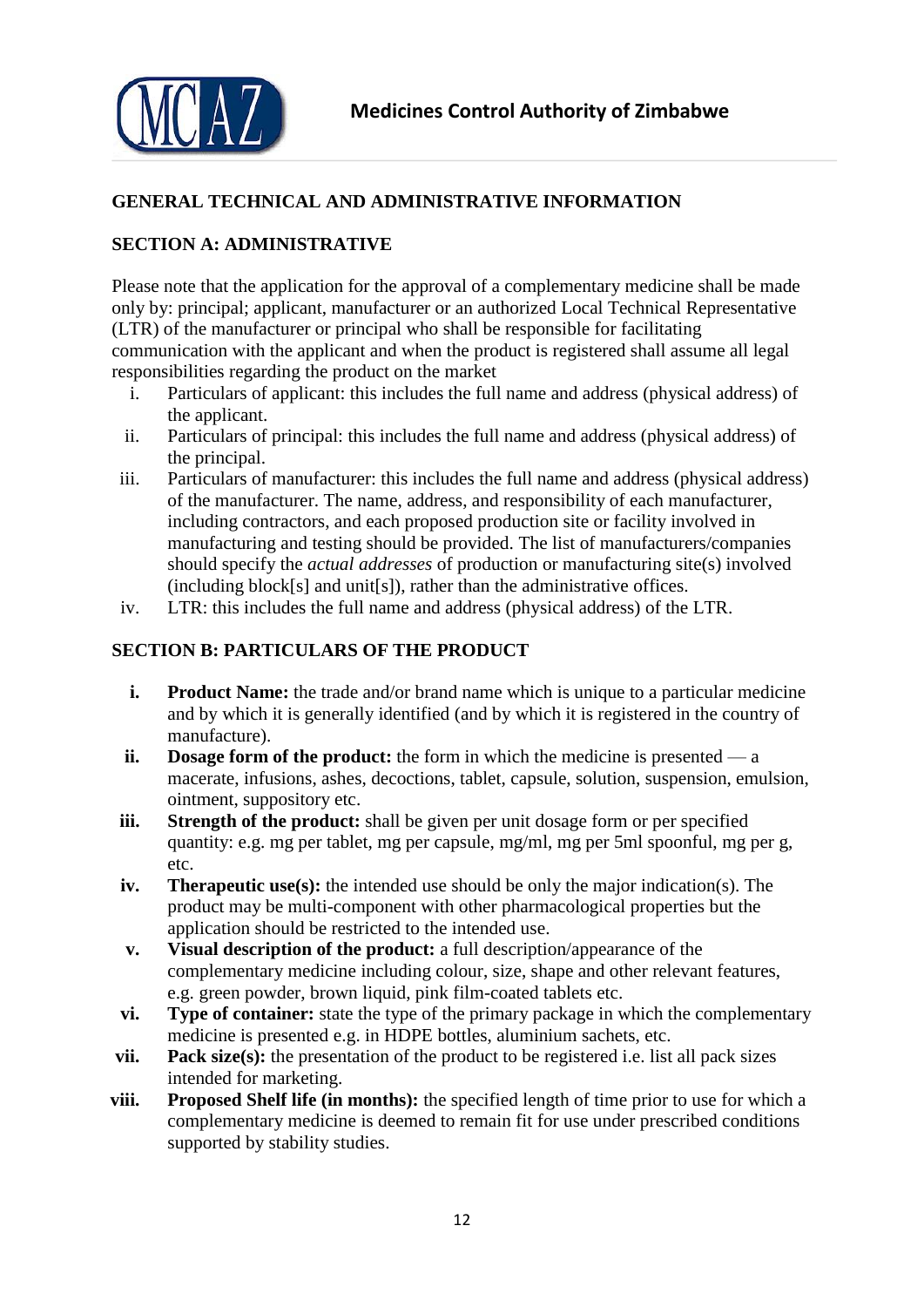

- **ix. Storage conditions:** The proposed storage conditions should be indicated on the label and supported by stability studies.
- **x. Country of origin:** The country of manufacture or production, of the complementary medicine to be registered or country of product release.
- **xi. Status of registration of the product in the country of origin, authorization/registration number:** requires the applicant to provide the regulatory situation of the complementary medicine to be registered in the country of origin and other countries.

# <span id="page-12-0"></span>**SECTION C: COMPOSITION OF PRODUCT**

# <span id="page-12-1"></span>**Part 1: Herbal Substances**

#### <span id="page-12-2"></span>**List all active ingredient(s) and all non-active ingredient(s) used**

Composition, i.e. list of all components of the dosage form, and their amount on a per unit basis (including overages, if any), the function of the components, and a reference to their quality standards (e.g. compendial monographs or manufacturer's specifications). The following should be provided where applicable.

- i. **Scientific or Botanical Name of the plant(s)**: Name in Latin (genus and species) of the plant species and family e.g. *Vitex Agnus-Castus (Lamiaceae) Punica granatum (Lythraceae).*
- ii. **The common name or synonym is the English name**. Where not known the local vernacular name may be used e.g. Abraham's balm (*Vitex Agnus-Castus),*  Carthaginian apple *(Punica granatum)*
- iii. **Part of Plant used**: The part used should be specified e.g. leaf, root, bark, etc.
- iv. **Quality Standard**: Where the material is part of an established monograph then this should be stated e.g. WHO monograph or British Pharmacopoeia. Where the plant material is not subject to any established monograph the applicant must indicate so i.e. In-House.
- v. **Quantity per dosage unit**: The strength of the product shall be given per unit dosage form or per specified quantity: e.g. mg per tablet, mg per capsule, mg/ml, mg per 5ml spoonful, mg per g, etc.
- vi. **Chemical Constituent(s)**: For each of the active constituent(s) listed (e.g. *Catharanthus roseus*), indicate the major chemical compounds where known e.g. vincristine, or where not known major group of compounds e.g. indole alkaloids.
- vii. **Reason for inclusion**: Where a material is included and is not the active ingredient indicate the purpose of its inclusion such as sugar as sweeter, honey as preservative.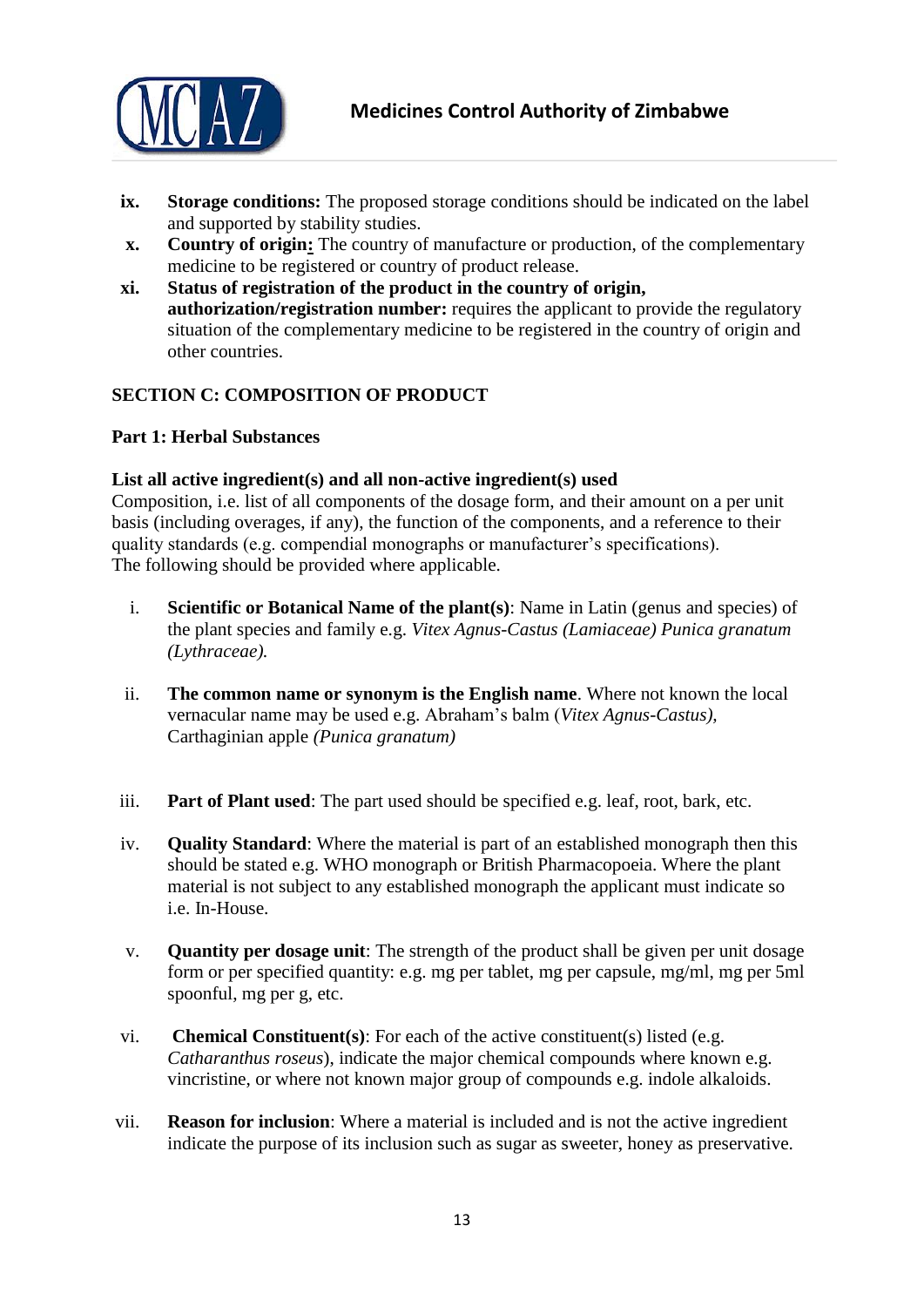

# <span id="page-13-0"></span>**Part II: Nutraceuticals**

# <span id="page-13-1"></span>**List all active ingredient(s) and all non-active ingredient(s) used**

Provide full composition of the product including names of ingredient(s) and additives, official reference and in the absence of the official references in-house specifications, quantities per unit of measurement of each ingredient and reason of inclusion in a tabular form.

- i. **Scientific of the Nutritional Substance** e.g. Cyanocobalamin, L-tyrosine
- ii. **The common name or synonym is the English name** e.g. Vitamin A.
- iii. Quality Standard: Where the nutritional substance is part of an established monograph then this should be stated e.g. USP Dietary Supplement or British Pharmacopoeia. Where the nutritional substance is not subject to any established monograph the applicant must indicate so i.e. In-House.
- iv. **Quantity per dosage unit**: The strength of the product shall be given per unit dosage form or per specified quantity: e.g. mg per tablet, mg per capsule, mg/ml, mg per 5ml spoonful, mg per g, etc.
- **v. Chemical Constituent(s)**: For each of the active constituent(s) listed (calcium), indicate the major chemical compounds where known e.g. calcium in form of calcium carbonate**.**
- vi. **Reason for inclusion**: Where a material is included and is not the active ingredient indicate the purpose of its inclusion such as sugar as sweeter, honey as preservative.

# <span id="page-13-2"></span>**SECTION D: SAFETY AND QUALITY ASSURANCE**

# <span id="page-13-3"></span>**SAFETY**

#### <span id="page-13-4"></span>**Part I: Herbal Based**

- **i. Botanical identification/authentication** The Latin (genus species and authority) of the plant species and family e.g. *Vitex Agnus-Castus* **(Lamiaceae)** *Punica granatum* **(Lythraceae)**. The local name of the plant should be supplied in addition to a herbarium specimen (Voucher number) verified by a recognized herbarium should be provided. For imported herbal or complementary products, a certificate of identification should be supplied from recognized herbarium.
- **ii. Geographical source of the plant used** It the country of origin and the region where the plant is collected, cultivated or wild natural distribution.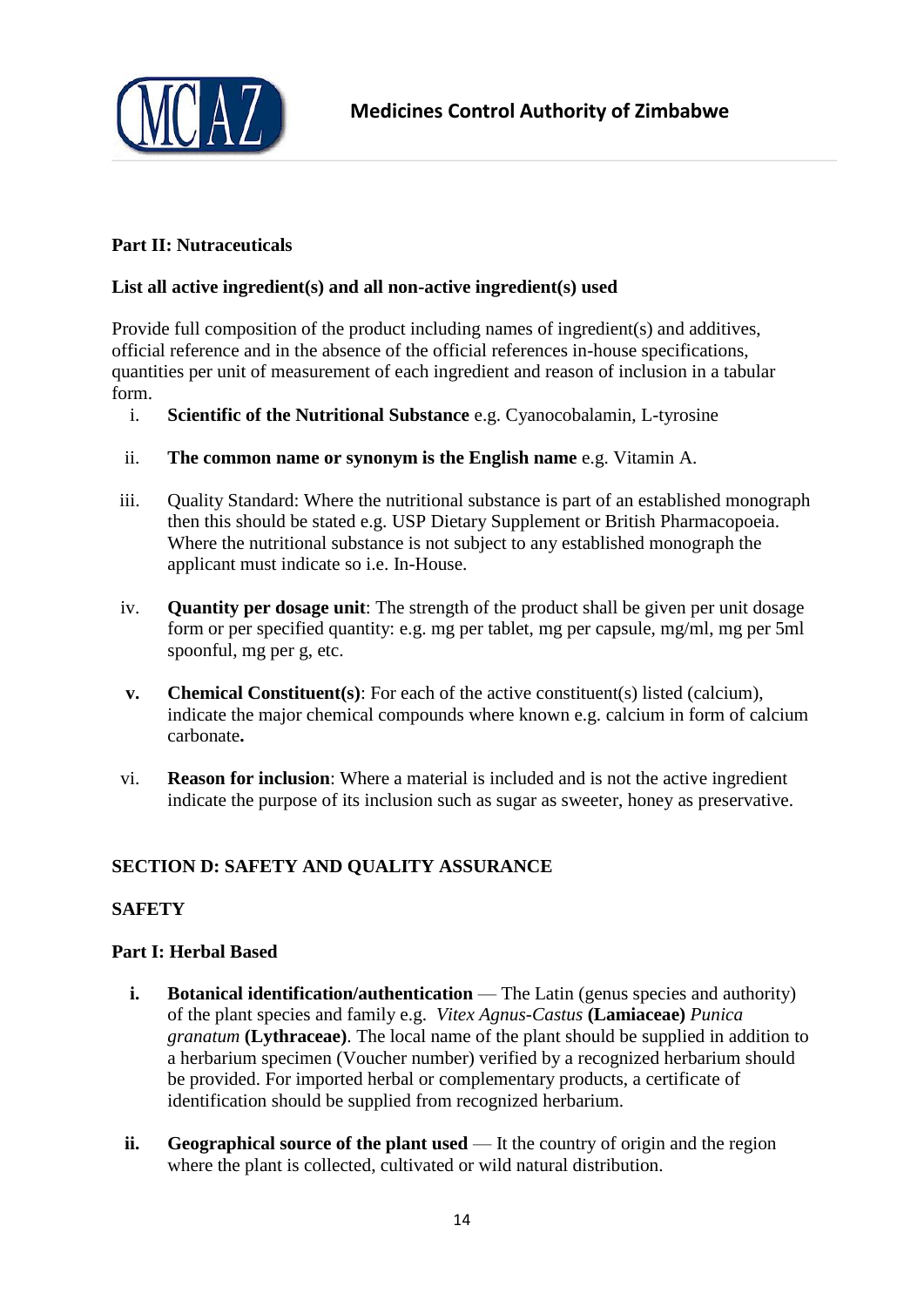

- **iii. Harvesting and collection of the plant** The method of collection of plant materials from cultivated or wild sources should be described including stage of plant development, time and season. The measures used to control adulteration of the plant material also should be described.
- **iv. Method of drying** the method used for drying the plant material should be described and justified.
- **v. Storage and preservation of plant material** the method used for storage and preservation of the plant material should be described and justified.

# **vi. Biological information (via literature search/database)**

- a) Biomedical information regarding the safety and efficacy of the product.
- b) Biological information obtained from genetics or fingerprinting
- c) In the absence of published results of toxicological studies, documented experience of long-term use should form the basis of the risk assessment. However, even in cases of complementary medicines used over a long period, chronic toxicological risk may have occurred but may not have been recognized.
- d) Identification of toxic plants from national pharmacopoeia or international documents, such as the Pharmacopoeia or relevant WHO monographs and other well-established biomedical documentation.

#### **vii. Toxicity studies**

- a) If the product has a long history of use without demonstrated harm, specific restrictive regulatory action is not necessary, unless new evidence indicates a need for a revised risk–benefit assessment.
- b) If there is a known toxicological risk, standard toxicological studies are mandatory. Data derived from such studies should be appropriately documented and submitted to the Authority. Toxicity data should be submitted if long-term traditional use cannot be documented or if there are doubts about safety.
- c) The absence of any reported or documented side-effects is not an absolute assurance of safety for complementary medicines; some toxicological tests may therefore be necessary. Suggested tests could include, not limited to, those for immunotoxicity (e.g. tests for allergic reactions), genotoxicity, carcinogenicity and reproductive toxicity through long-term use.
- **viii. Posology**: The pharmacological determination of appropriate doses of drugs and medicines. Therapeutic prescribed amount of the medicine to be administered to the patient. The measures and age group should be included.
- **ix. Dosage forms** in which the drug is presented, e.g. solution, liquid, suspension, emulsion, ointment, suppository, tablet, capsule, etc.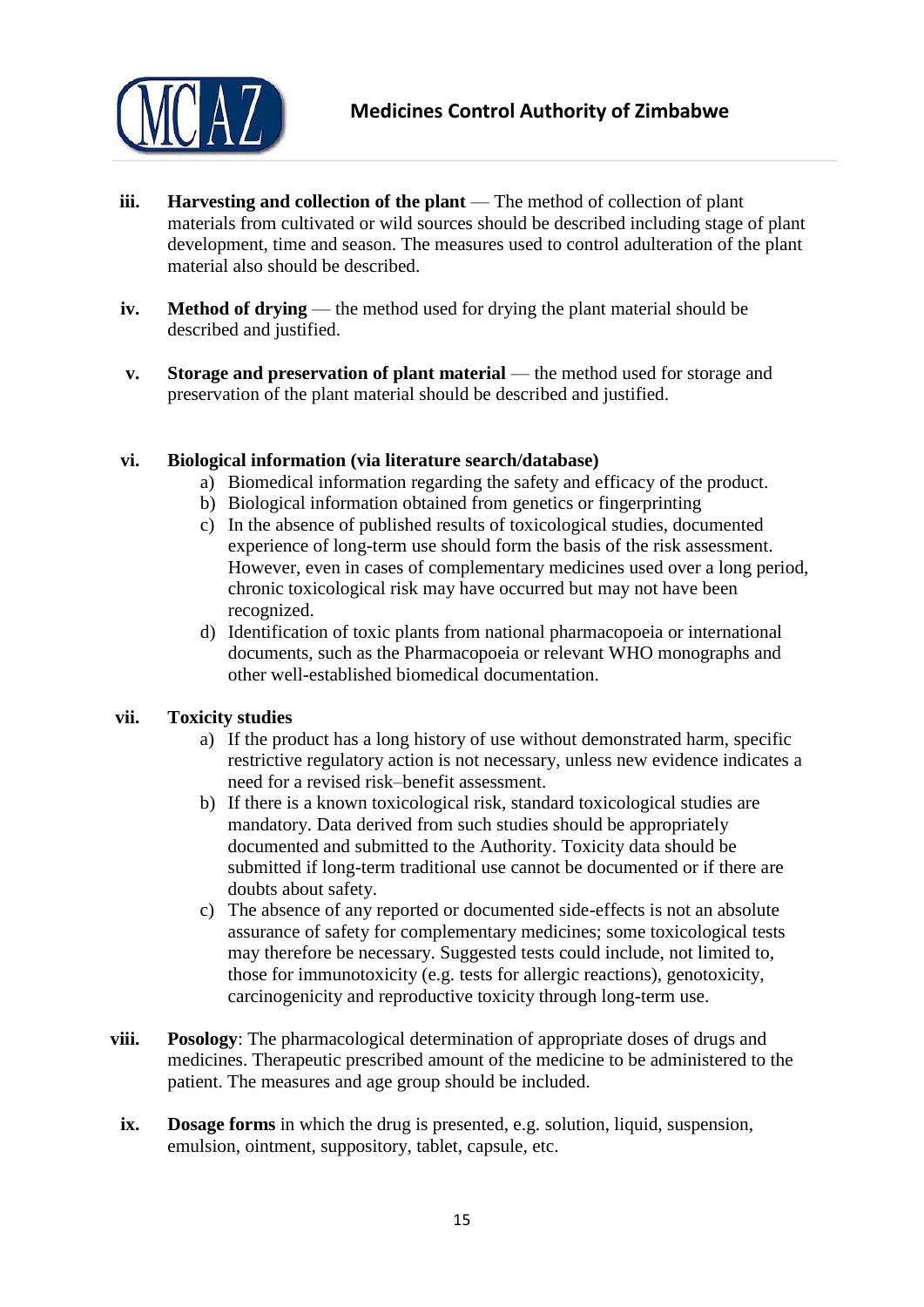

- **x. Adverse reactions (Side effects)**: an unwanted effect that was not intended but happens when product is taken a subject suffers loose motion after taking an antimalarial product.
- **xi. Contraindications:** A condition which makes a particular treatment or procedure inadvisable or against should be mentioned.
- **xii. Warnings:** An intimation in case of any danger of effect after or during use of the product.
- **xiii. Precautions:** Measures that should be taken in case of pregnancy, lactation, renal and hepatic failure etc. during use of the product.

# <span id="page-15-0"></span>**Part II: Nutritional Substances**

Maximum amounts of vitamins and minerals in vitamin and mineral food supplements per daily portion of consumption as recommended by the manufacturer shall be set, taking the following criteria into account:

- **i)** Upper safe levels of vitamins and minerals established by scientific risk assessment based on generally accepted scientific data, taking into consideration, as appropriate, the varying degrees of sensitivity of different consumer groups;
- **ii)** The daily intake of vitamins and minerals from other dietary sources.

#### <span id="page-15-1"></span>**QUALITY ASSURANCE**

#### <span id="page-15-2"></span>**Active Raw Materials**

#### <span id="page-15-3"></span>**Part I: Herbal Based**

#### **A. Identification of plant(s)**

- **i.** Definition (i.e. Latin name of the plant including Genus, species, varieties family);
- **ii.** Synonyms (i.e. legitimate Latin binomial synonyms for the plant);
- **iii.** Selected vernacular names (i.e. a selective list of vernacular names for the plant);
- **iv.** Geographical distribution (i.e. the natural distribution in the country or region, and/or whether the plant(s) is cultivated or imported);
- **v.** Description (i.e. a brief description of the living plant including photographs and/or drawings).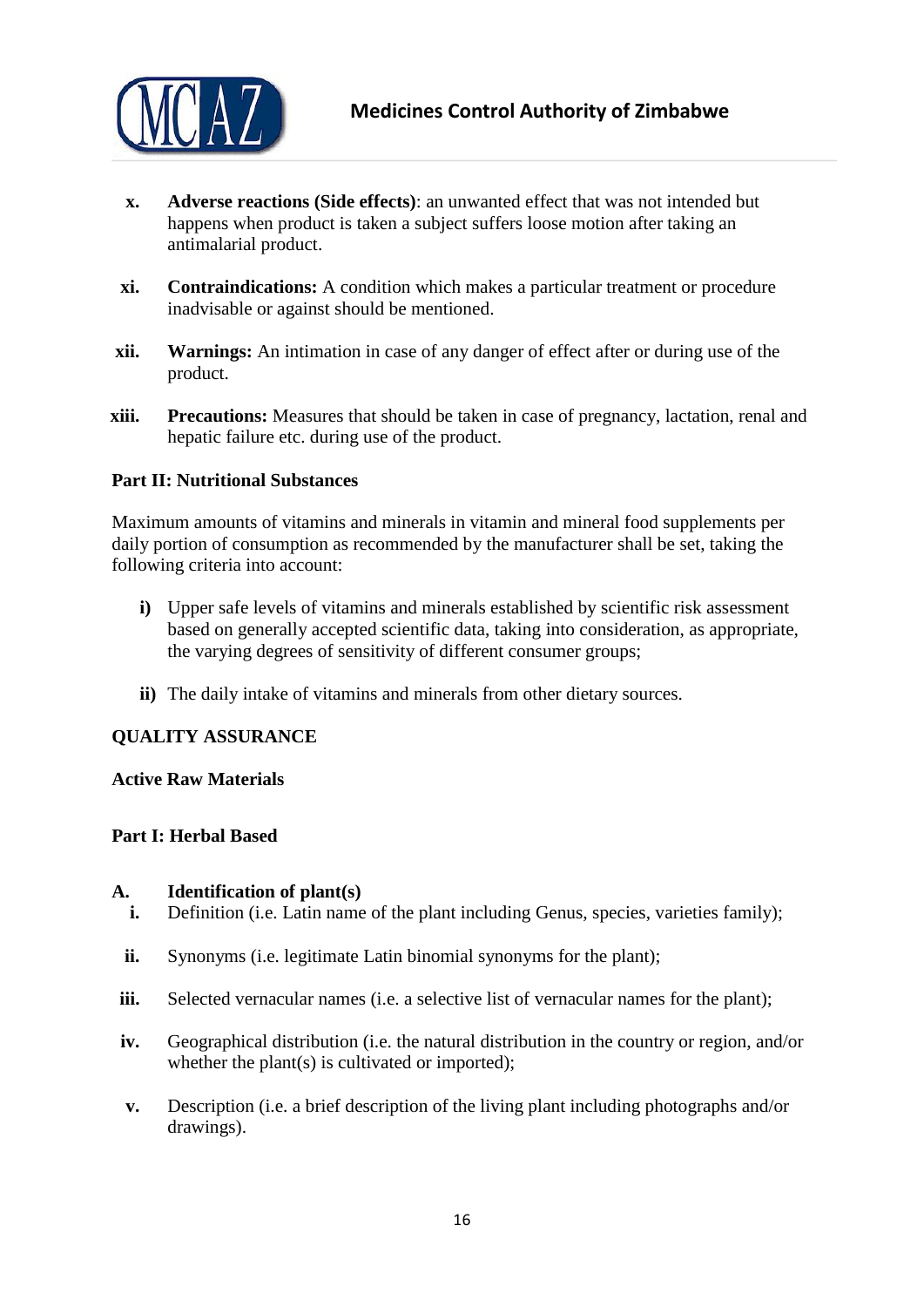

# **B. Part of the plant used and the condition of the plant material used**

- **i.** General appearance.
- **ii.** Organoleptic properties
- **iii.** Microscopic characteristics
- **iv.** Powdered plant material.
- **C. General qualitative and quantitative tests of the plant materials** Chemical, biological or physical assays;

# **i. Medicinal plant material:**

- a) The quantity of plant material must be stated; or
- b) The quantity of plant material may be given as a range, corresponding to a defined quantity of constituents of known therapeutic activity. Example: *Name of active ingredient Quantity*

Sennae folium (a) 900 mg or (b) 830–1000 mg, corresponding to 25 mg of hydroxyanthracene glycosides, calculated as sennoside B.

# **ii. Plant preparation:**

- a) The equivalent quantity or the ratio of plant material to plant preparation must be stated (this does not apply to fatty or essential oils); or
- b) The quantity of the plant preparation may be given as a range, corresponding to a defined quantity of constituents with known therapeutic activity (see example).

The composition of any solvent or solvent mixture used and the physical state of the extract must be indicated. If any other substance is added during the manufacture of the plant preparation to adjust the level of constituents of known therapeutic activity, or for any other purpose, the added substance(s) must be described as "other ingredients" and the genuine extract as the "active ingredient". Example*: Name of active ingredient Quantity*

Sennae folium (a) 125 mg ethanolic extract (8:1) or 125 mg ethanolic extract, equivalent to 1000 mg of Sennae folium or (b) 100–130 mg ethanolic extract (8:1), corresponding to 25 mg of hydroxyanthracene glycosides, calculated as sennoside B.

The determination of the presence of active components and quantity should be described in detail:

- Determination of extractable value (where applicable)
- For example *Datura stramonium*: the test of presence of alkaloids and the amount of atropine.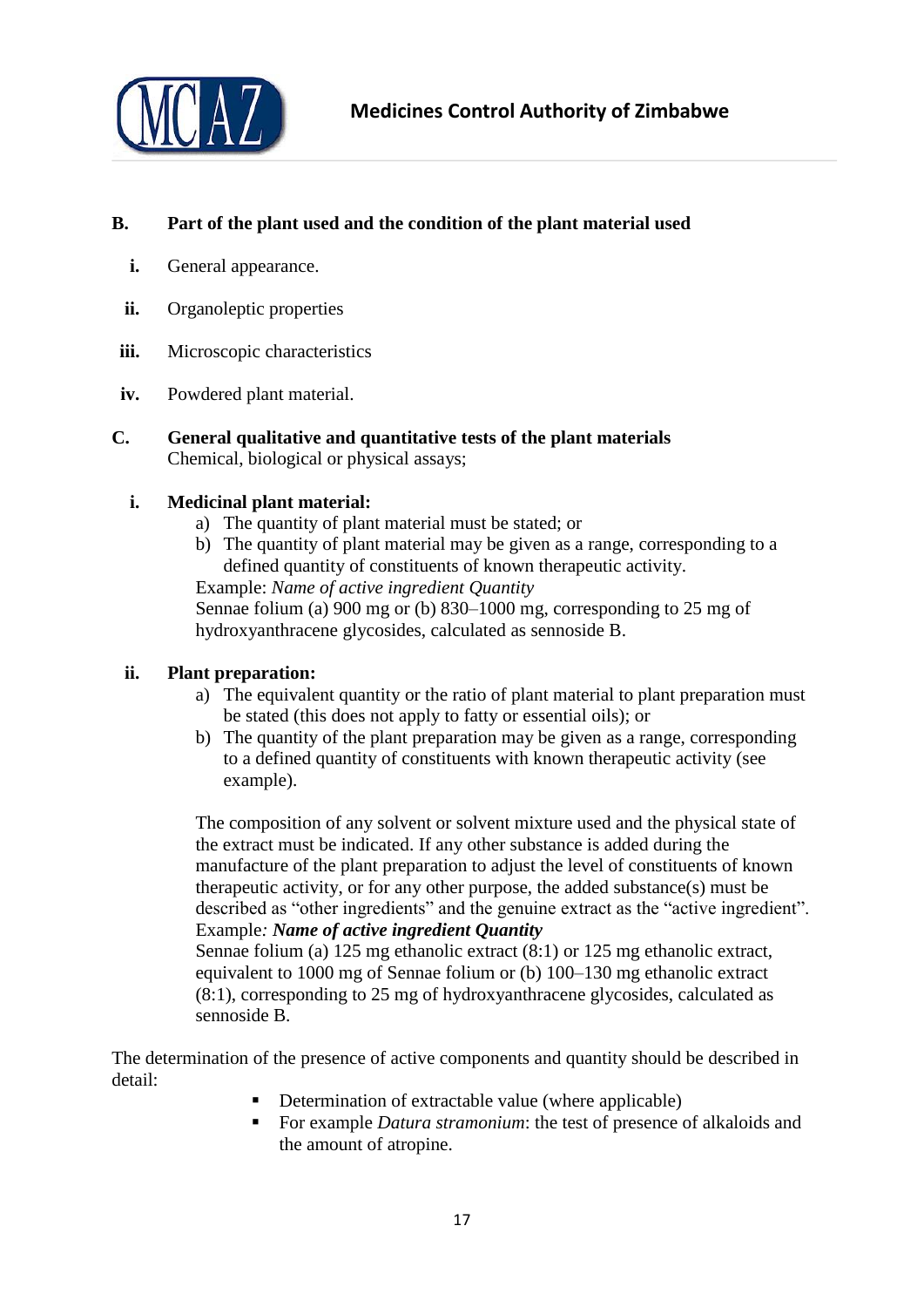

# **D. Purity tests**

- **i.** Microbiological tests should be described to demonstrate the absence of pathogenic microorganisms (e.g. *E. coli*, *P. aeroginosa*, *S aureus* and *Salmonella spp* etc.);
- **ii.** Foreign organic matter:
- iii. Total ash, acid-insoluble ash and sulfated ash;
- **iv.** Water-soluble extractive;
- **v.** Alcohol-soluble extractive;
- **vi.** Loss on drying (where applicable);
- **vii.** Swelling index;
- **viii.** Pesticide residues.
- ix. Heavy metals (Mercury, arsenic, lead);
- **x.** Radioactive residues;
- **xi.** Other purity tests.

# <span id="page-17-0"></span>**Part II: Nutritional Substances**

#### **A. Identification of Substance**

- **i.** Definition (form of vitamin e.g. Ascorbic acid or its equivalent Calcium Ascorbate or Sodium Ascorbate)
- **ii.** Synonyms
- **iii.** Structure: The structural formula, including relative and absolute stereochemistry, the molecular formula, and the relative molecular mass should be provided.
- **iv.** General Properties: A list should be provided of physicochemical and other relevant properties of the API. The physical and chemical properties of the API should be discussed including the physical description (e.g. appearance, colour, physical state), solubility in common solvents (e.g. water, alcohols, dichloromethane, acetone); pH and pKa values; UV absorption maxima and molar absorptivity; melting point; refractive index (for a liquid); hygroscopicity; partition coefficient, etc. This list is not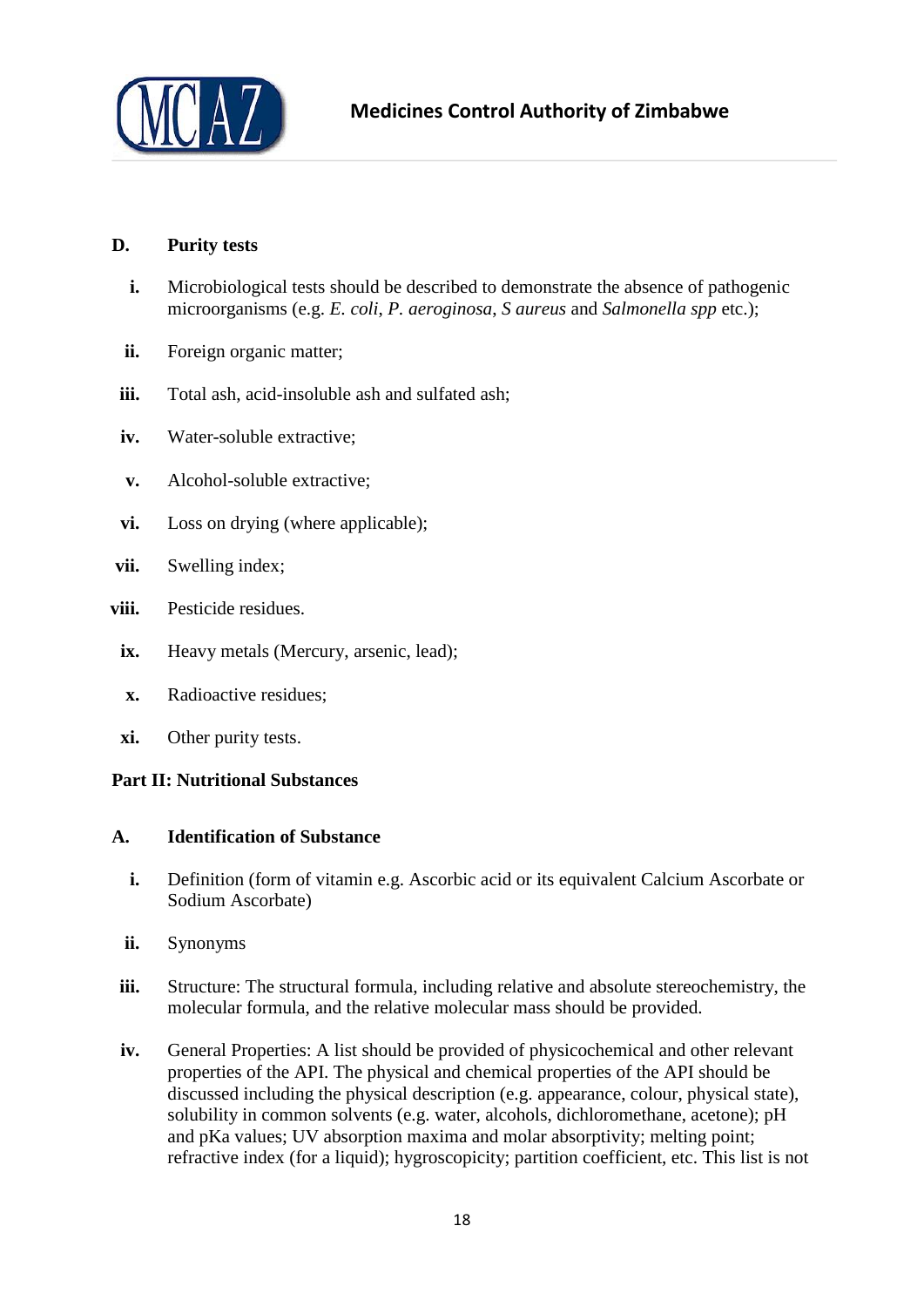

intended to be exhaustive, but provides an indication as to the type of information that could be included.

# **B. General and Specific Qualitative and Quantitative Tests**

- **i.** Assay (strength)
- **C. Specific Tests**

Including but not limited to:

- **i.** Solubility,
- **ii.** Acid Value
- **iii.** Absorbance ratio
- **iv.** Impurities e.g. Lead, Arsenic, Sulfate etc
- **v.** Loss on Drying,
- **vi.** Microbiological tests should be described to demonstrate the absence of pathogenic microorganisms

# <span id="page-18-0"></span>**EXCIPIENTS**

#### <span id="page-18-1"></span>**Specification:**

The specifications from the applicant or the FPP manufacturer should be provided for all excipients, including those that may not be added to every batch, those that do not appear in the final FPP and any others used in the manufacturing process.

If the standard claimed for an excipient is an officially recognised compendial standard, it is sufficient to state that the excipient is tested according to the requirements of that standard. If the standard claimed for an excipient is a non-compendial standard (e.g. House standard) or includes tests that are supplementary to those appearing in the officially recognised compendial monograph, a copy of the specification for the excipient should be provided.

For excipients of human or animal origin, information should be provided regarding adventitious agents (e.g. sources, specifications, description of the testing performed, and viral safety data)

The following excipients should be addressed in this section: gelatin, phosphates, stearic acid, magnesium stearate and other stearates. If from plant origin a declaration to this effect will suffice. For these excipients from animal origin, a letter of attestation should be provided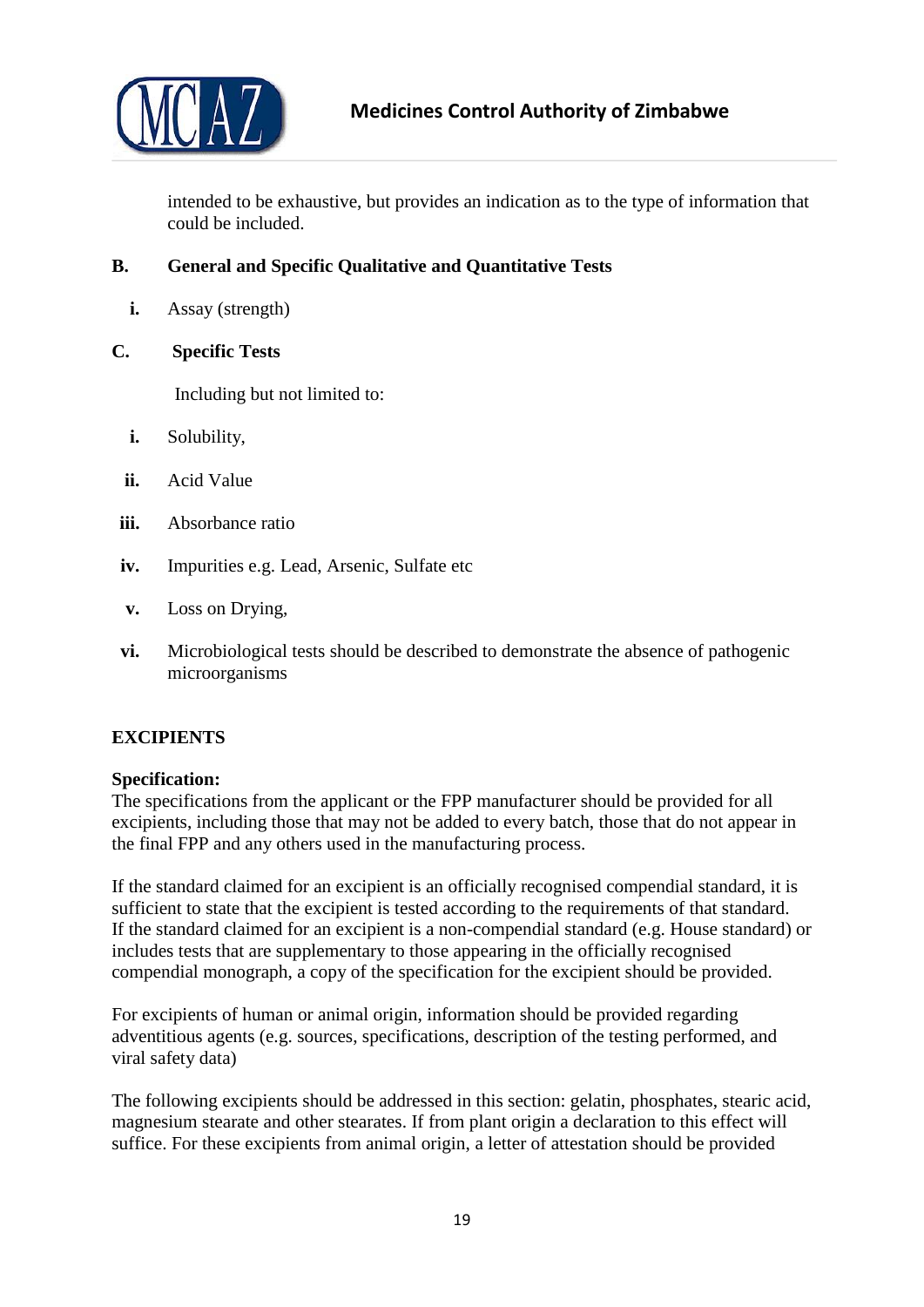

confirming that the excipients used to manufacture the FPP are *without* risk of transmitting agents of animal spongiform encephalopathies.

Materials of animal origin should be avoided whenever possible.

# <span id="page-19-0"></span>**FINISHED PRODUCT**

# <span id="page-19-1"></span>**MANUFACTURE**

**Name of the Manufacturer:** The name, physical address, telephone number, fax number, and e-mail address of the site of manufacture shall be provided. Where different activities of manufacture of a given product are carried out at different manufacturing sites, the above particulars shall be provided for each site and the activity carried out at the particular site shall be stated as shown in the table below.

| Name of the<br>Manufacturer | Full Physical address of the<br><b>Manufacturing Site</b> | Activity at the site |
|-----------------------------|-----------------------------------------------------------|----------------------|
|                             |                                                           |                      |

#### **Description of manufacturing process and process controls (name, dosage form)**

A flow diagram should be presented giving the steps of the process and showing where materials enter the process. The critical steps and points at which process controls, intermediate tests or final product controls are conducted should be identified.

A narrative description of the manufacturing process, including packaging that presents the sequence of steps undertaken and the scale of production should also be provided. Novel processes or technologies and packaging operations that directly affect product quality should be described with a greater level of detail. Equipment should, at least, be identified by type (e.g. tumble blender, in-line homogeniser) and working capacity, where relevant.

# <span id="page-19-2"></span>**SPECIFICATIONS OF FINISHED PRODUCT**

The minimum range of specifications for the finished products should be as given in recognized pharmacopoeias.

- **i.** Microbiological contamination and tests for other toxins
- **ii.** Uniformity of weight (for tablets, single-dose powders, suppositories, herbal tea in sachets and capsules, etc.), disintegration time (for tablets, capsules, suppositories and pills), hardness and friability (for example, uncoated tablets), viscosity (for internal and external fluids), consistency (semisolid preparations), and dissolution (tablets or capsules), if applicable.
- **iii.** Physical appearance such as colour, odour, form, shape, size and texture
- **iv.** Loss on drying or water content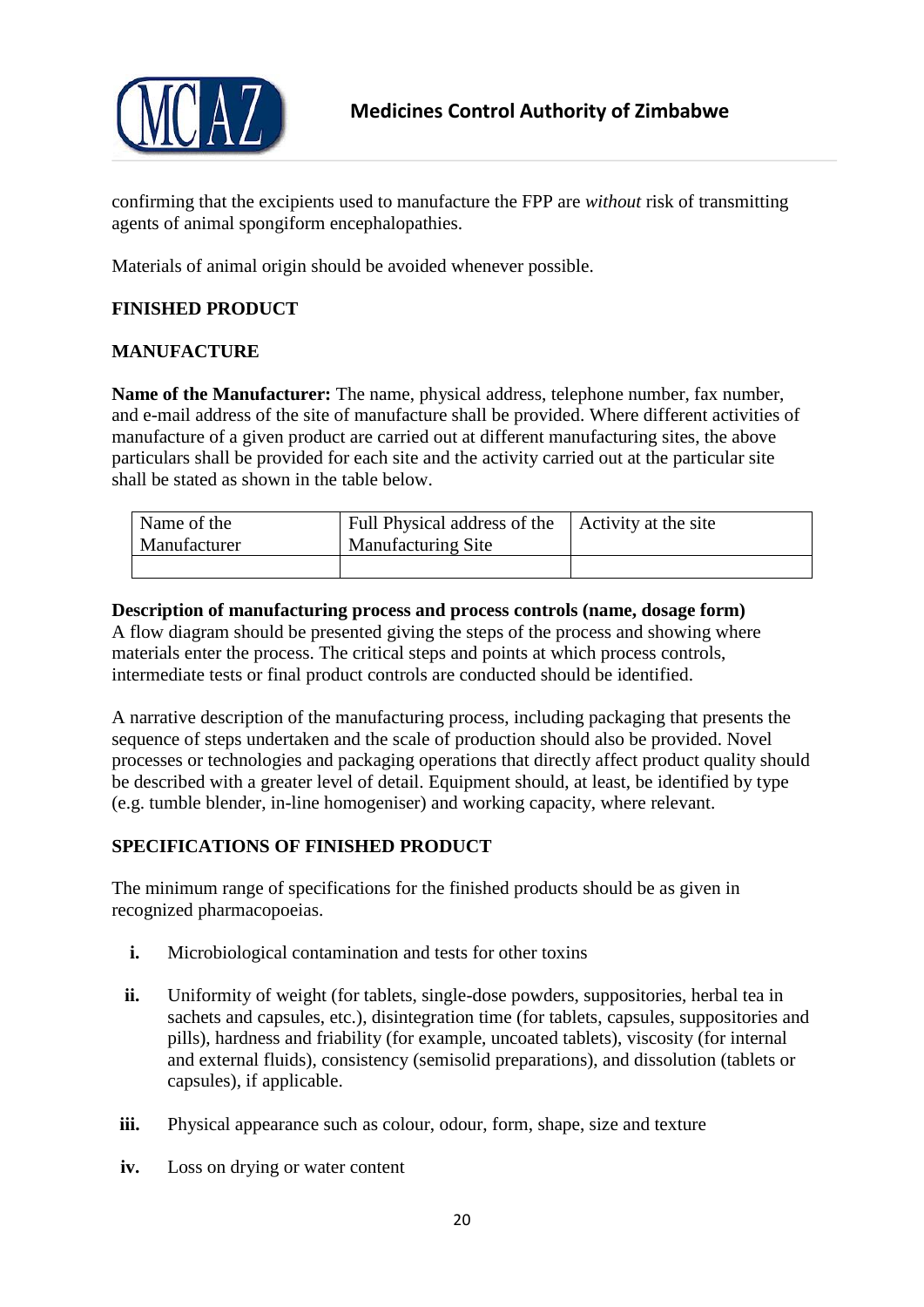

- **v.** Identity tests, qualitative determination of relevant substances of the plants (e.g. fingerprint chromatograms)
- **vi.** Quantification of relevant active ingredients if they are identified and the adequate analytical methods are available
- **vii.** Limit tests for residual solvents
- **viii.** Performance tests e.g. disintegration and dissolution, weight.

# <span id="page-20-0"></span>**ANALYTICAL METHODS**

Details of the test methods described here should be those applied to confirm compliance with specifications listed under the above section attaching the certificate of analysis.

The control tests for the finished product must be such as to allow the qualitative and quantitative determination of the active ingredients. If the therapeutic activity of constituents is known, this must be specified and determined quantitatively. When this is not feasible, specifications must be based on the determination of markers. If either the final product or the preparation contains several plant materials and a quantitative determination of each active ingredient is not feasible, the combined content of several active ingredients may be determined. The need for such a procedure must be justified.

# <span id="page-20-1"></span>**STABILITY STUDIES**

The physical and chemical stability of the product in the marketing container should be determined under defined storage conditions to support the shelf-life. This section should include a summary of the studies undertaken (environmental conditions, batches, analytical procedures) and a brief discussion of the results and conclusions, the proposed storage conditions or shelf-life.

The WHO stability guideline *Stability testing of active pharmaceutical ingredients and finished pharmaceutical products* (WHO Technical Report Series, No. 953, Annex 2, 2009) should be consulted for recommendations on the core stability data package required for the registration of products.

# *Accelerated and long-term testing*

Stability data must demonstrate stability of the medicinal product throughout its intended shelf life under the climatic conditions for Climatic Zone IVb. The minimum data required at the time of submitting the dossier (in the general case):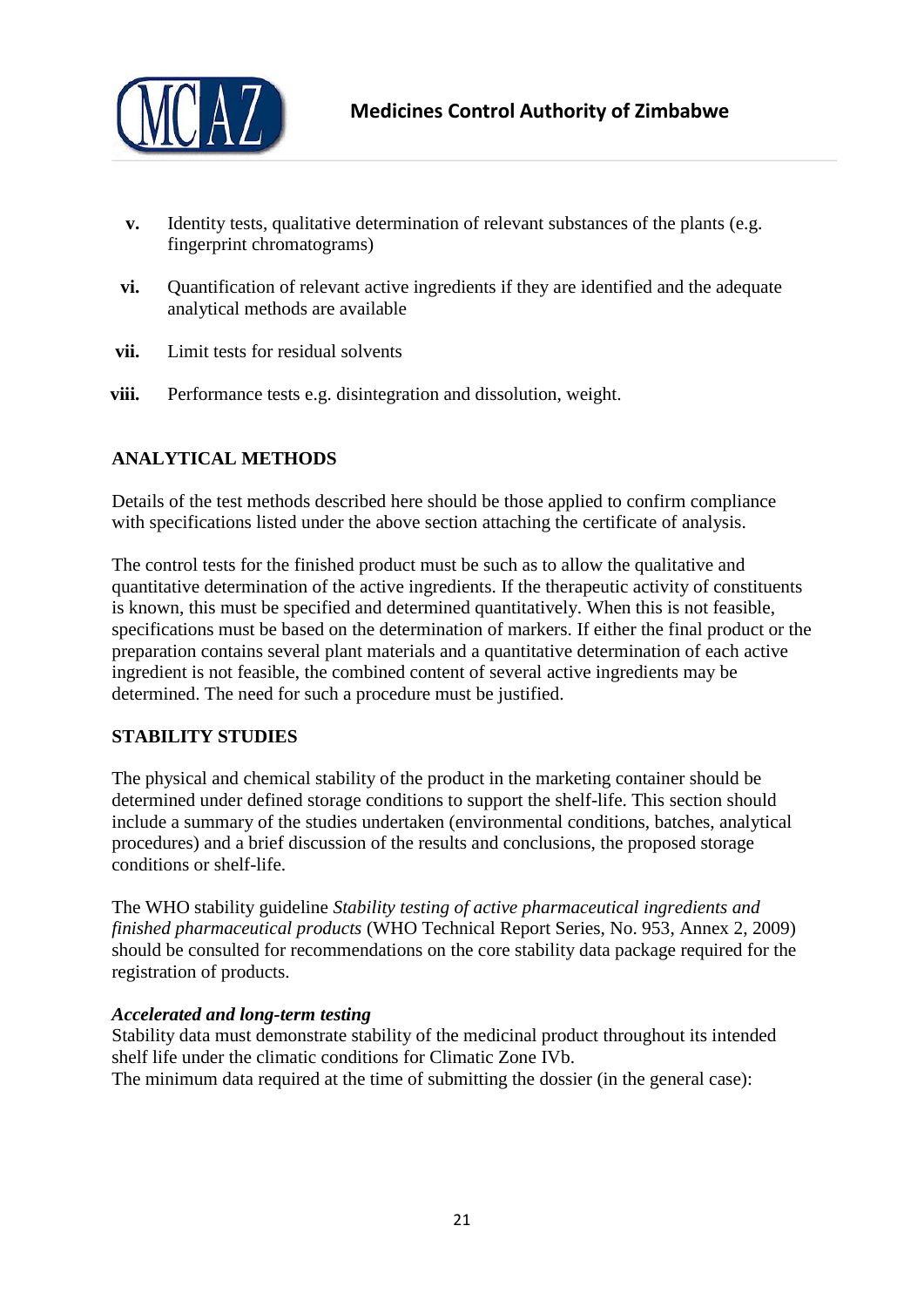

|             | Storage temperature        | Relative humidity | Minimum time |
|-------------|----------------------------|-------------------|--------------|
|             | $\mathcal{C}^{\mathbf{C}}$ | $\%$              | period       |
| Accelerated | $40\pm 2$                  | $75 + 5$          |              |
| Long-term   | $30+2$                     | $65+5*$           |              |

To establish the shelf-life, data should be provided on not less than one batch of at least pilot scale and a second batch which may be smaller of each proposed strength of the FPP. These batches should be manufactured by a procedure fully representative of and simulating that to be applied to a full production-scale batch.

The stability testing programme should be summarised and the results of stability testing should be reported in the dossier and summarised using the tables below.

| <b>Storage conditions</b><br>$(C, \% RH)$ | <b>Strength and</b><br>batch number | <b>Batch size</b> | <b>Container</b><br>closure system | Completed (and<br>proposed) test<br>intervals |
|-------------------------------------------|-------------------------------------|-------------------|------------------------------------|-----------------------------------------------|
|                                           |                                     |                   |                                    |                                               |
|                                           |                                     |                   |                                    |                                               |
|                                           |                                     |                   |                                    |                                               |

# <span id="page-21-0"></span>**PACKAGING**

The product shall be packed in containers which will safeguard the hygienic and other qualities of the complementary medicine. The containers, including packaging material, shall be made only of substances which are safe and suitable for their intended use.

# <span id="page-21-1"></span>**LABELLING**

The Primary Packaging Label should comply with the Medicines and Allied Substances Control (Complementary Medicines) Regulations, 2015 (S.I. 97 0f 2015) with at least the following:

- **i.** The name of the FPP
- **ii.** Route of administration
- **iii.** A list of API(s) (using INNs if applicable) with the amount of each present in a dosage unit, and a statement of the net contents of the container, e.g. number of dosage units, weight or volume
- **iv.** List of excipients known to be of safety concern for some patients, e.g. lactose, gluten, metabisulfites, parabens, ethanol
- **v.** Instruction on use
- **vi.** The batch number assigned by the manufacturer
- **vii.** The manufacturing AND expiry date in an un-coded form
- **viii.** Storage conditions or handling precautions that may be necessary. The labelled storage conditions should be achievable in practice in the distribution network
	- **ix.** Directions for use, and any warnings or precautions that may be necessary
	- **x.** The name and physical address of the manufacturing site(s)
	- **xi.** For containers of capacity less than or equal to 10 ml that are marketed in an outer pack such as a carton, and the outer pack bears all the required information, the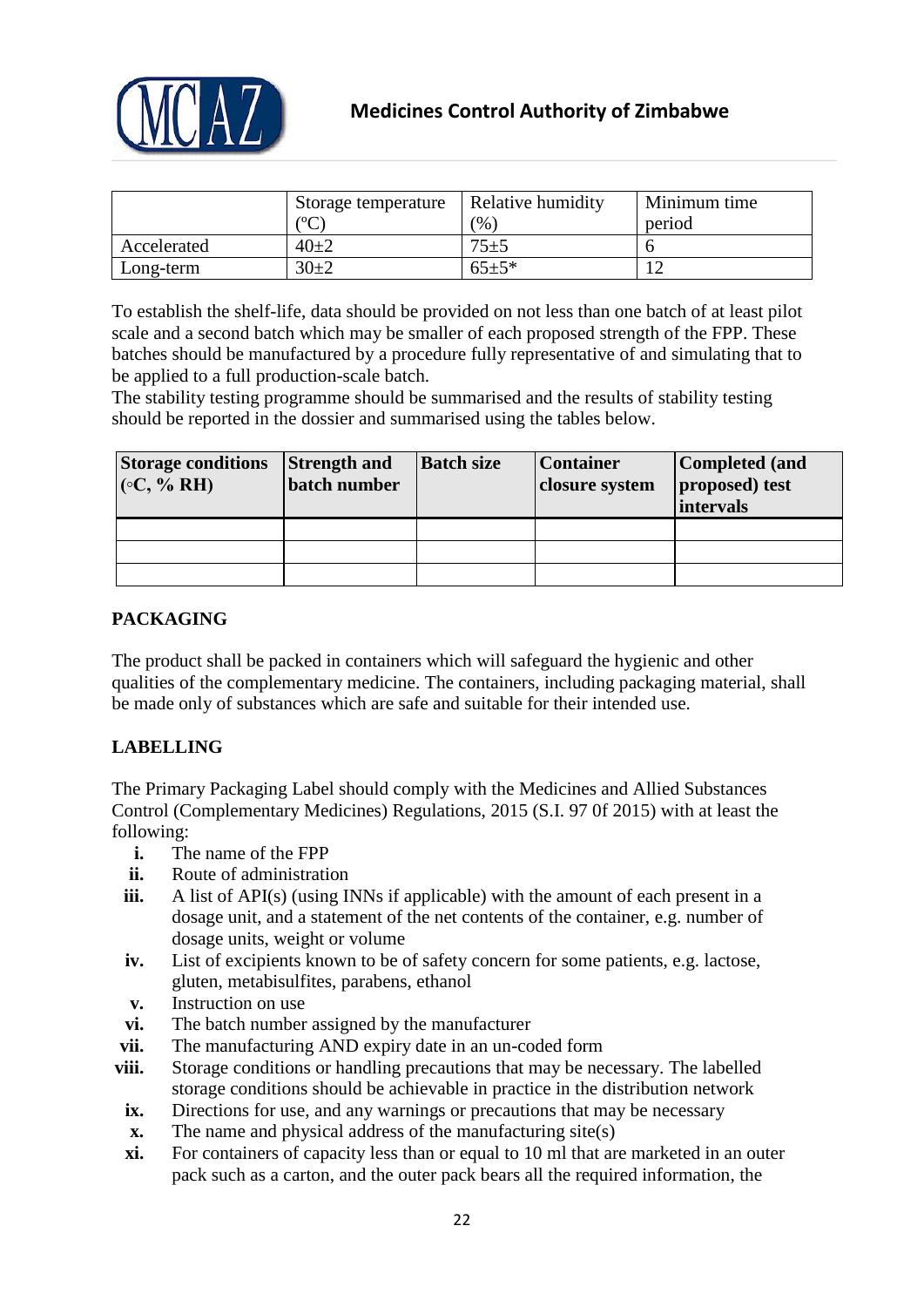

immediate container need only contain items (a), (b), (c), (f) and  $(g)$  —or a logo that unambiguously identifies the company— and the name of the dosage form or the route of administration

**xii.** The disclaimer **"NO APPROVED THERAPEUTIC CLAIMS"** on the label, unless otherwise exempted by the Authority from complying with this requirement.

# <span id="page-22-0"></span>**PACKAGE INSERT**

The package insert should comply with the Medicines and Allied Substances Control (Complementary Medicines) Regulations, 2015 with at least the following:

- **i.** the name and address of the principal;
- **ii.** the name and address of the manufacturer;
- **iii.** the approved name of the active ingredient of the medicine which shall be of greater size and prominence than the proprietary name (trade mark), if any, of the medicine;
- **iv.** the house-mark, if any, of the principal or manufacturer of the medicine;
- **v.** the quantity and strength of the active ingredient of the medicine;
- **vi.** the name and percentage of any bacteriostatic or bactericidal agent which is added to the medicine as a preservative;
- **vii.** the strength of the medicine where applicable:
- **viii.** the requirements for the method of storage or other necessary precautions for the preservation of the medicine;
- **ix.** the category of distribution of the medicine which may be represented by words or symbols as set out in the Sixth Schedule;
- **x.** the pharmacological classification of the medicine determined in terms of section 34;
- **xi.** the dosage of the medicine and the directions for use;
- **xii.** the description of the pharmacological action of the medicine;
- **xiii.** indications of the medicine:
- **xiv.** contra indications of the medicine;
- **xv.** warnings relating to the use of the medicine and such warning shall be printed in a colour as approved by the Authority;
- **xvi.** the side-effects and special precautions of the medicine;
- **xvii.** known symptoms of over dosage and particulars of its treatment;
- **xviii.** the identification of the medicine;
- **xix.** the form in which the medicine is presented, whether tablet, capsule, liquid, etc., and the colour thereof;
- **xx.** the date of publication of the package insert;
- **xxi.** any necessary warning concerning the administration or use of the medicine by children, old people, pregnant women or patients suffering from certain diseases, or the use of the medicine in conjunction with the consumption of alcohol or any particular food or any other medicine;
- **xxii.** a summary of relevant information concerning the purpose and the beneficial, detrimental, injurious or other effects of the medicine, and the possible dangers that may arise from the prolonged use of the medicine;
- **xxiii.** relevant information, including particulars in regard to a specific medicine as an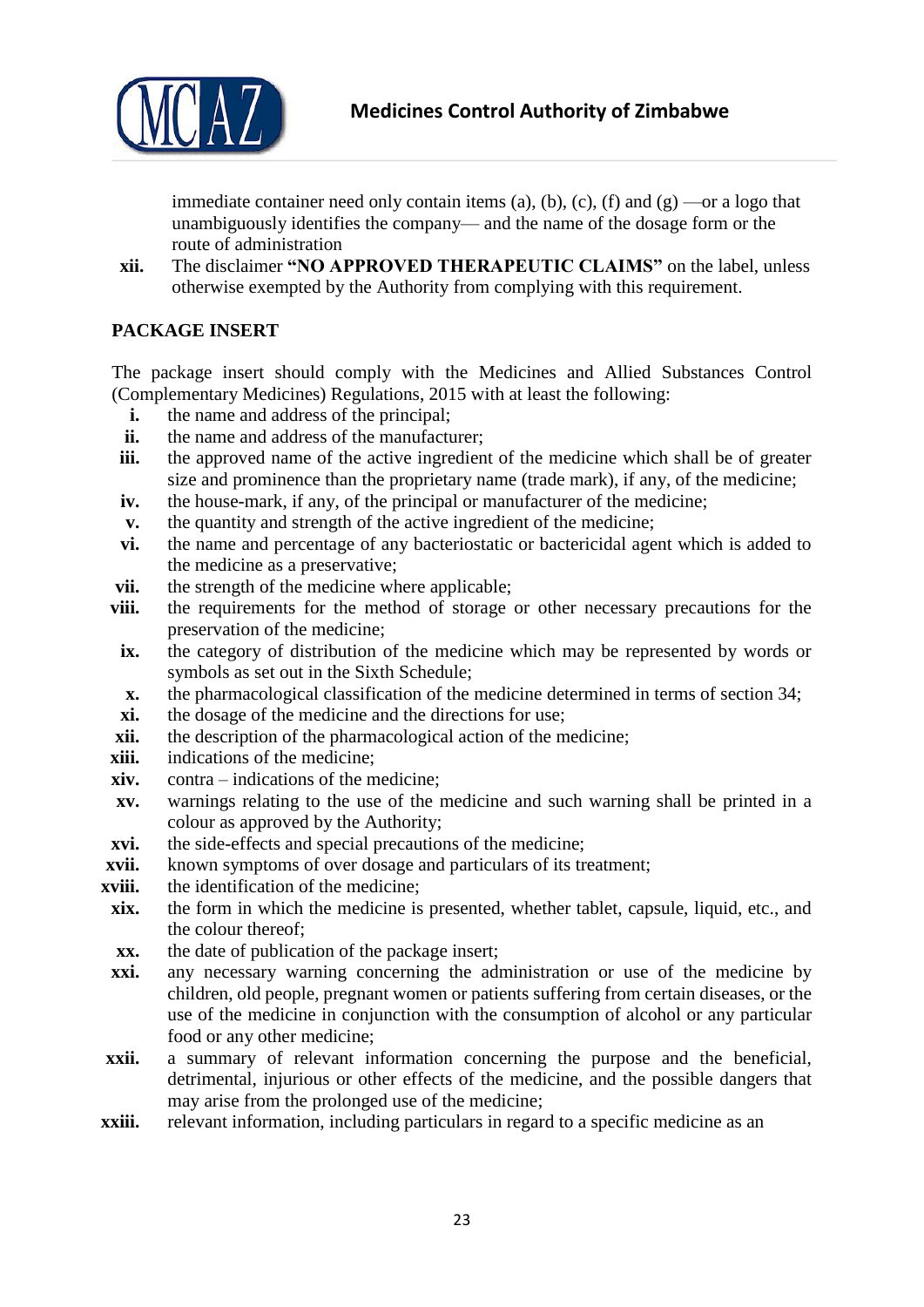

- **xxiv.** antidote (if known), concerning the treatment of a patient in cases where an overdose of the medicine has been administered or where a patient reacts adversely to the medicine;
- **xxv.** Any other particulars or warning notices as may be directed by the Authority.

# <span id="page-23-0"></span>**SECTION E: EFFICACY**

# <span id="page-23-1"></span>**PART 1: HERBAL BASED**

Therapeutic activity refers to the successful prevention, diagnosis and treatment of physical and mental illness; the improvement in the symptoms of illness; as well as the beneficial alteration or regulation of the physical and mental status of the body. The active ingredients of a complementary medicine are those that have therapeutic activity.

#### **i. Assessment of efficacy**

- a) In the case of complementary medicines, the requirements for proof of efficacy will depend on the kind of indications for use and individual experiences as recorded in reports from physicians, traditional practitioners or treated patients. Experience from herbal or complementary practitioners; experiences from treated patients and clinical evidence will be required in cases where traditional use has not been documented; scientific literature validated by clinical trials;
- b) If use of a complementary medicine has not been documented, or in cases where a new medicine consists of traditionally-used plants for a new indication, appropriate clinical evidence of efficacy is required.

# **ii. Active ingredients**

- a) The preparation of medicines whose active ingredients have been identified should be standardized so that each batch contains a defined amount of the active ingredients, assuming adequate analytical methods are available;
- b) In cases where it is not possible to identify the active ingredients, the whole complementary medicine may be considered as one active ingredient.

# **iii. Evaluation of efficacy**

- a) For uses supported by clinical data (i.e. including medical indications which are wellestablished in some countries and which have been validated by clinical trials, the results of which are recorded in the scientific literature);
- b) For uses described in pharmacopoeias and other well-recognized documents (i.e. medicinal uses that have been well-established in many countries and are included in official pharmacopoeias or official government monographs);
- c) For uses described in traditional medicine (i.e. indications described in non-official pharmacopoeias and other forms of literature or purely traditional uses).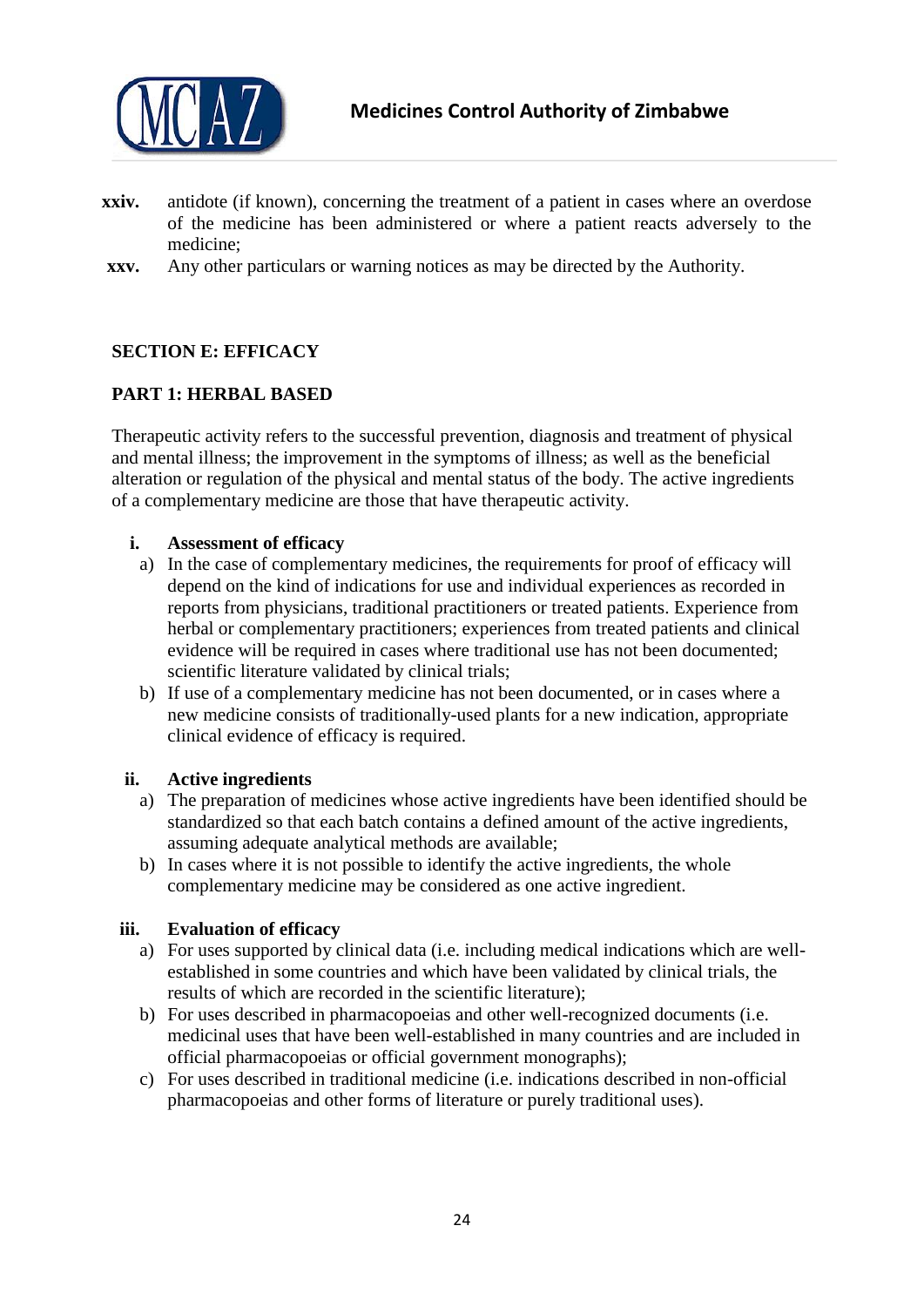

# <span id="page-24-0"></span>**PART II: NUTRITIONAL SUBSTANCES**

No evidence for efficacy is required. However for vitamins and minerals, the minimum level of each vitamin and/or mineral contained in a vitamin and mineral food supplement per daily portion of consumption as suggested by the manufacturer should be 15% of the recommended daily intake as determined by FAO/WHO.

# <span id="page-24-1"></span>**SECTION F: POST-MARKET SUIVELLAINCE**

A satisfactory post-market surveillance plan must be provided in the application for approval of a complementary medicine. The plan must include but not limited to: adverse drug reaction form, product defect form. **This requirement is applicable to herbal-based substances.**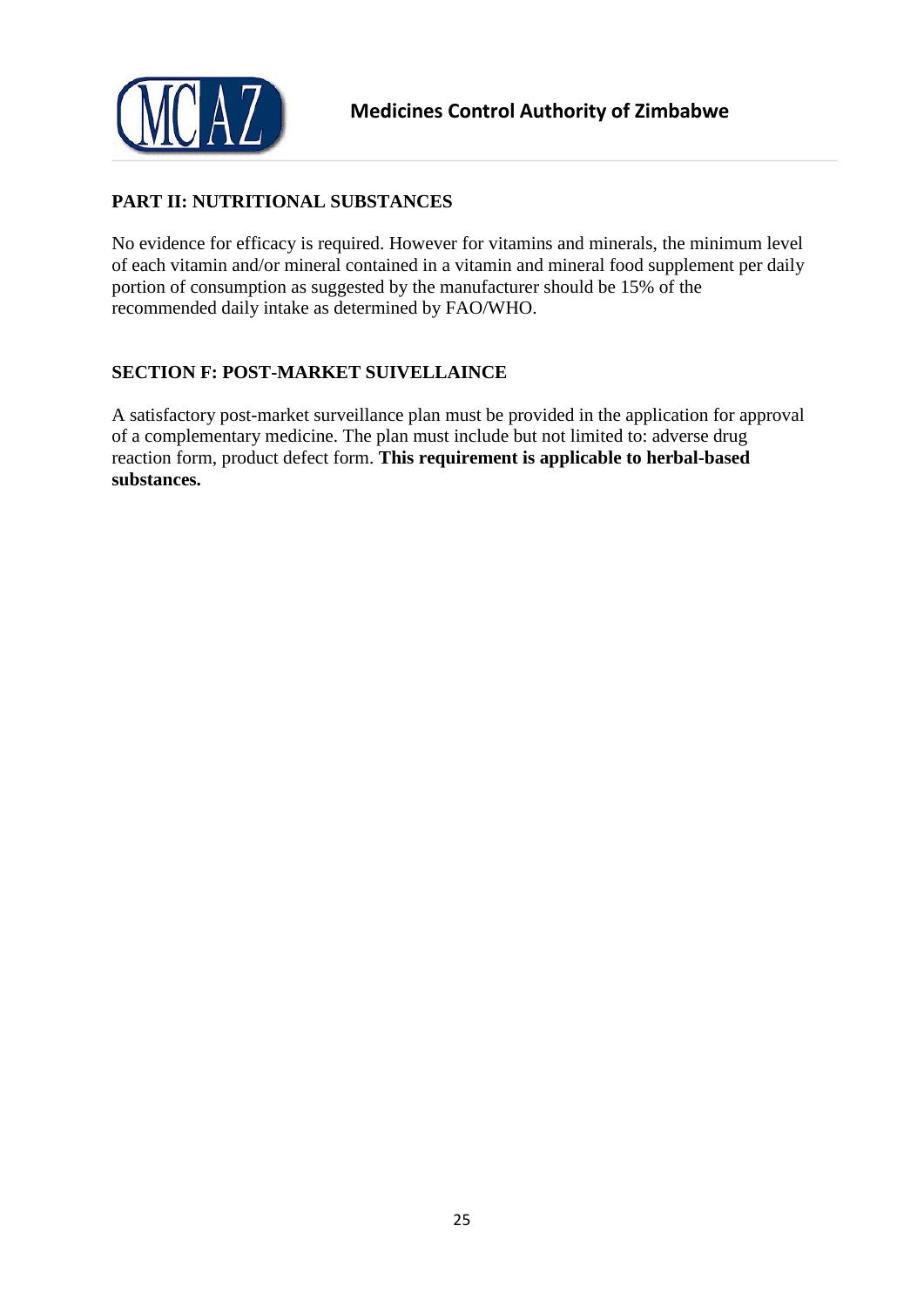

# <span id="page-25-0"></span>**ANNEX A: PROHIBITED COMPLEMENTARY MEDICINE INGREDIENTS**

| <b>Herbal Substance</b>                  | <b>Reason</b>                      |
|------------------------------------------|------------------------------------|
| Aconitum                                 | <b>Extremely Poisonous. Causes</b> |
|                                          | 'rabies-like' symptoms             |
| Akebia quinata, Akebia trifoliata        | See Aristolochia below             |
| Aristolochia, Aristolochia clematis,     | Carcinogenic, nephrotoxicity,      |
| Aristolochia contorta, Aristolochia      |                                    |
| debelis, Aristolochia fang-chi,          |                                    |
| Aristolochia manshuriensis, Aristolochia |                                    |
| serpentaria                              |                                    |
| Clematis armandii, Clematis montana      | Known to cause internal            |
|                                          | haemorrhage                        |
| Cocculus laurifolius, Cocculus           | High levels of allergens           |
| orbiculatus, Cocculus trilobus           |                                    |
| Senecio                                  | hepatotoxicity                     |
| Stephania tetrandra                      | Products have been known to        |
|                                          | contain aristolochia-like          |
|                                          | components. See above              |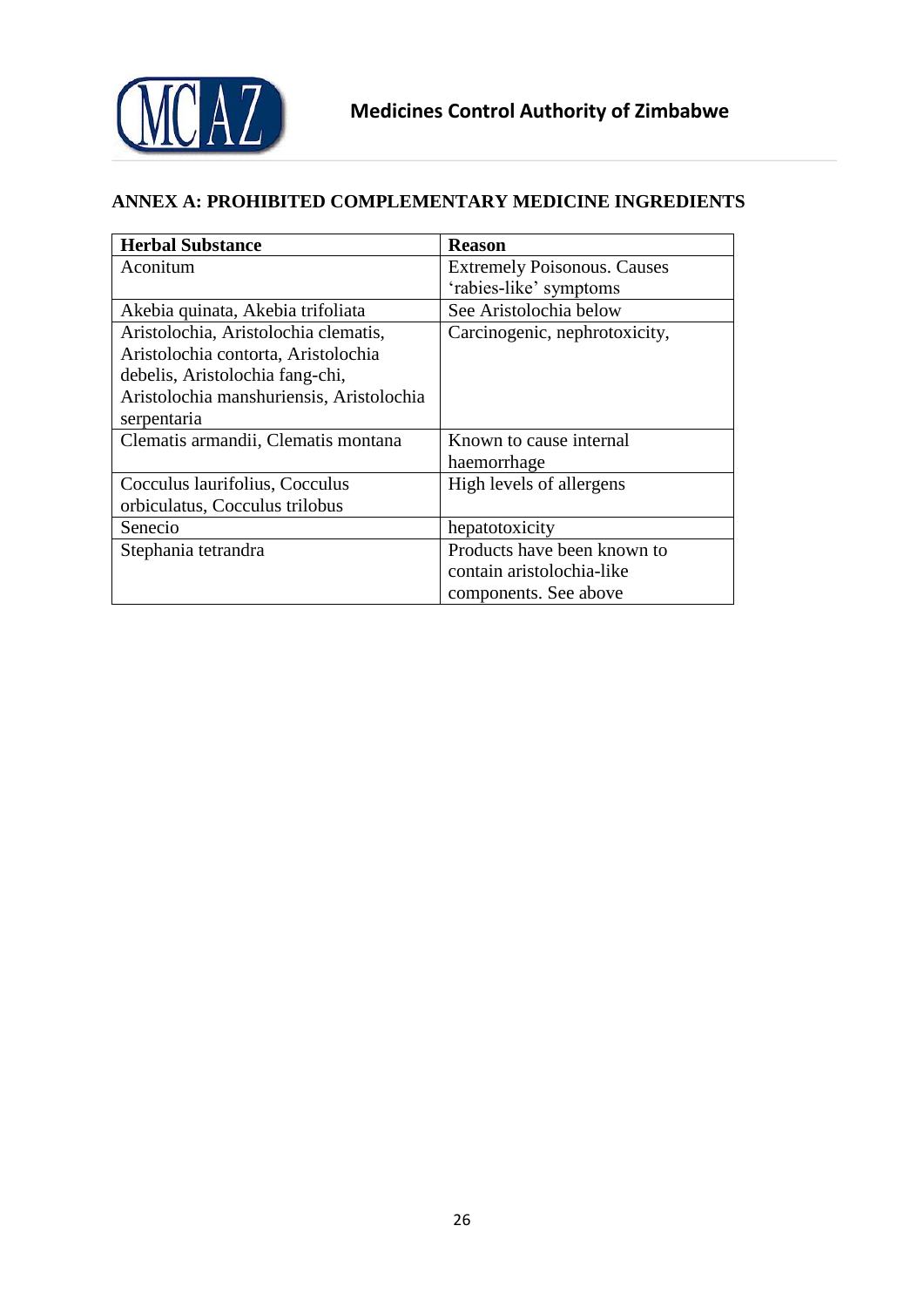

# <span id="page-26-0"></span>**ANNEX B: ACCEPTABLE INDICATIONS FOR COMPLEMENTARY MEDICINES**

The tables and list below serve as guidance on indications that may be permissible in product for approval. The table is not exhaustive and will be constantly under review as more experience and information is acquired. The specific indication permitted on any individual product will depend on the ingredients (safety and efficacy profile) and the category of distribution assigned amongst other things.

| System or part of the body or disease <sup>1</sup>                   | Permitted traditional use                                 |
|----------------------------------------------------------------------|-----------------------------------------------------------|
| 1. Cardiovascular system                                             | 'symptomatic relief of':                                  |
|                                                                      | Chilblains                                                |
|                                                                      | Haemorrhoids by relief of symptoms by                     |
|                                                                      | means of locally effective preparations or                |
|                                                                      | stool softening agents and lubricants.                    |
| 2. Endocrine system                                                  | Weight reduction dependent upon                           |
|                                                                      | mechanism involving a reduced calorie or                  |
|                                                                      | joule intake                                              |
| 3. Gastro-intestinal system                                          | symptomatic relief of:                                    |
|                                                                      |                                                           |
|                                                                      | Indigestion, heart burn, hyperacidity,                    |
|                                                                      | dyspepsia, halitosis or flatulence                        |
|                                                                      | Colicky pain, stomach ache or nausea                      |
|                                                                      | Occasional or non-persistent diarrhoea or<br>constipation |
|                                                                      | Travel sickness or related symptoms                       |
| 4. Genito-urinary system and                                         | symptomatic relief of:                                    |
| mammary glands                                                       |                                                           |
|                                                                      | Dysmenorrhea.                                             |
|                                                                      |                                                           |
|                                                                      | Sore nipples during lactation by means of                 |
|                                                                      | local applications.                                       |
| Infections including viral, bacterial<br>5.<br>and fungal infections | symptomatic relief of:                                    |
|                                                                      | Minor cutaneous infections where a                        |
|                                                                      | medicinal product is to be administered to a              |
|                                                                      | n external surface of the body, including                 |
|                                                                      | treatment by means of preparations for the                |
|                                                                      | relief of pruritus or exanthematous rashes of             |

<sup>1</sup> The Medicines and Healthcare Products Regulatory Agency (**MHRA**)

**.**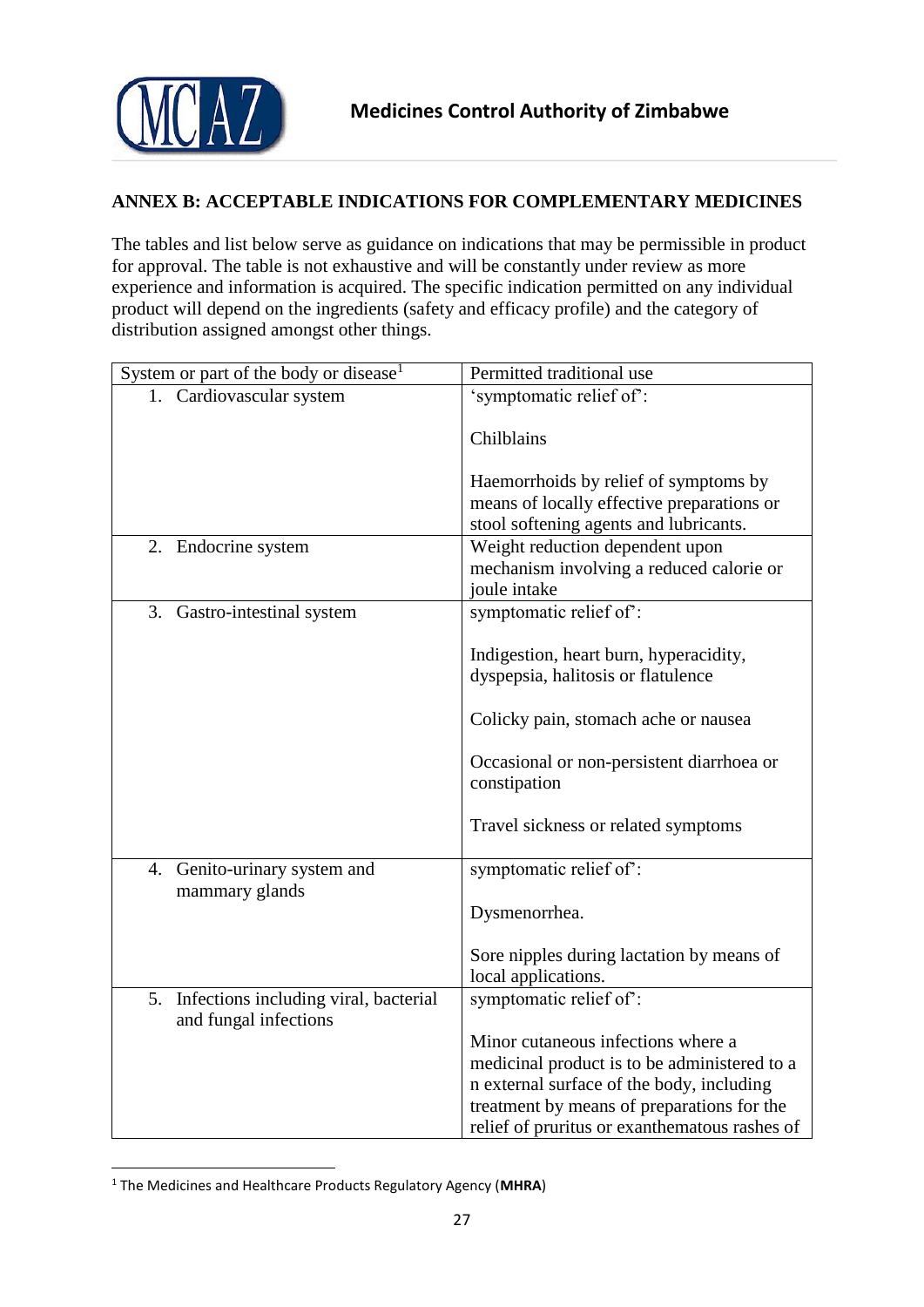

|                                   | childhood infection and treatment of boils<br>and the treatment or prevention of athlete's<br>foot.                      |
|-----------------------------------|--------------------------------------------------------------------------------------------------------------------------|
|                                   | Aphthous ulcers                                                                                                          |
|                                   | Common colds, coughs, conditions<br>commonly referred to as influenza and<br>similar upper respiratory tract infections. |
|                                   | Minor acute inflammatory conditions of the<br>buccal cavity and pharynx.                                                 |
| The musculo-skeletal system<br>6. | symptomatic relief of:                                                                                                   |
|                                   | Muscular pain and stiffness including<br>backache, sciata, lumbargo, fibrositis,<br>rheumatic pain and cramp.            |
| 7. Nervous System                 | symptomatic relief of:                                                                                                   |
|                                   | Headache including migrainous headache                                                                                   |
|                                   | Neuralgia                                                                                                                |
|                                   | Difficulties falling sleep                                                                                               |
|                                   | Agitation, anxiety, irritability, nervous                                                                                |
| Optical and auditory system<br>8. | tension, stresses, strains, tenseness<br>symptomatic relief of:                                                          |
|                                   |                                                                                                                          |
|                                   | by means of local administration of eye<br>preparations                                                                  |
| Parasitic diseases<br>9.          | Head lice, scabies,                                                                                                      |
| 10. The respiratory system        | 'symptomatic relief of'                                                                                                  |
|                                   | Hay fever, rhinitis or catarrh<br>Blocked up sinuses                                                                     |
| 11. The skin, hair and scalp      | 'symptomatic relief of'                                                                                                  |
|                                   | Where applied to an external surface of the<br>body of acne                                                              |
|                                   | Dandruff by means of external applications                                                                               |
|                                   | Psoriasis by application to an external<br>surface of the body                                                           |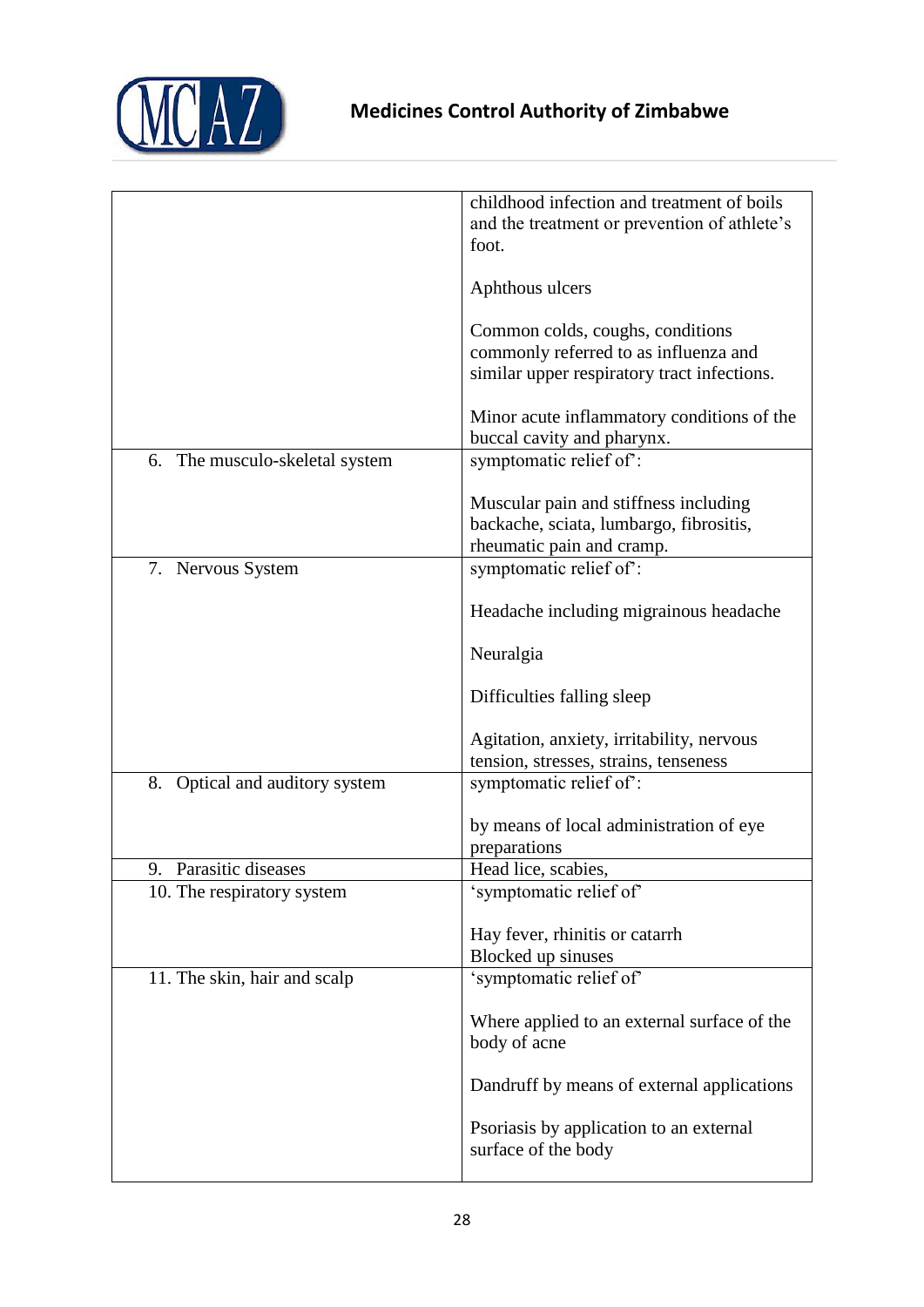

|                        | Where applied to an external surface of the<br>body of eczema and skin allergies                                                     |
|------------------------|--------------------------------------------------------------------------------------------------------------------------------------|
|                        | Hard skin and corns                                                                                                                  |
|                        | Contact dermatitis by means of protective<br>applications                                                                            |
|                        | Common minor skin conditions including<br>dry and chapped skin, cold sores, nettle<br>rashes, pruritus, insect bites and napkin rash |
| 12. The teeth and gums | 'symptomatic relief of':                                                                                                             |
|                        | Gingivitis and pyorrhoea by means of oral<br>hygiene.                                                                                |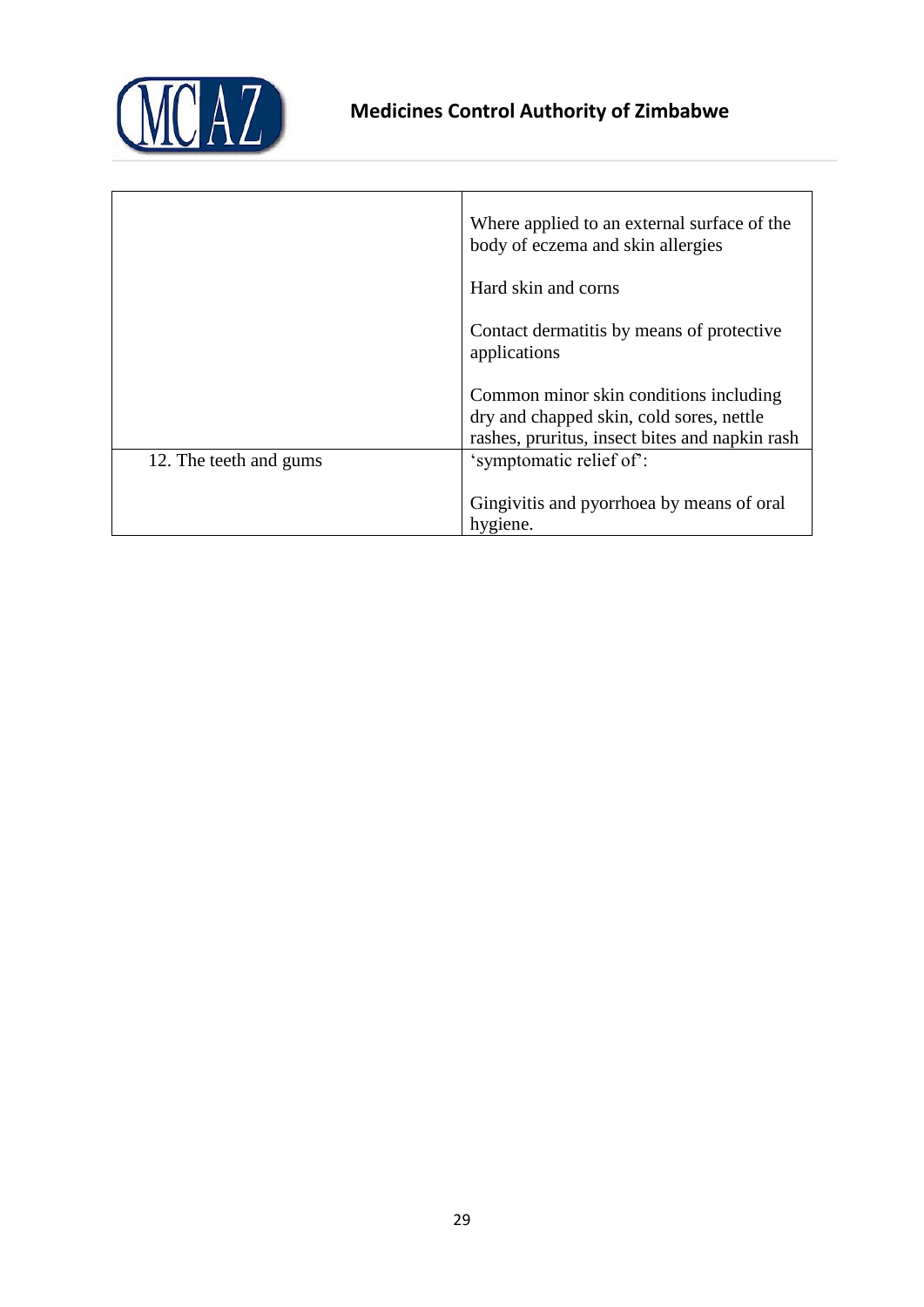



# <span id="page-29-0"></span>**ANNEX C: ACCEPTABLE CLAIMS FOR NEUTICEUTICAL MULTIVITAMIN/MULTIMINERAL PREPARATIONS/AMINO ACID PREPARATIONS**

| VITAMINS/MINERALS/AMINO ACIDS | <b>Acceptable 'Functional Claims'</b>                                                                                                                                                                                                                                                                       |
|-------------------------------|-------------------------------------------------------------------------------------------------------------------------------------------------------------------------------------------------------------------------------------------------------------------------------------------------------------|
| <b>Vitamin A (Retinol)</b>    | • Helps in maintenance of good health<br>• Has a role in maintaining normal vision,<br>skin, bones and muscles<br>• Has a role in maintaining normal growth<br>processes<br>• Is involved in normal reproductive<br>performance<br>• Has a role in maintaining integrity of<br>skin<br>and mucous membranes |
| Vitamin C (Ascorbic Acid)     | • Helps in maintenance of good health<br>• Has a role in maintaining healthy<br>cartilage,<br>tendons and bone                                                                                                                                                                                              |
| <b>Vitamin D</b>              | • Helps in maintenance of good health                                                                                                                                                                                                                                                                       |
| (D2-Ergocalciferol)           | $\cdot$ Has a role in the absorption of calcium $\&$                                                                                                                                                                                                                                                        |
| (D3 - Cholecalciferol)        | phosphorous                                                                                                                                                                                                                                                                                                 |
|                               | • Has a role in normal growth and health<br>of bones and teeth.                                                                                                                                                                                                                                             |
| <b>Vitamin E (Tocopherol)</b> | • Helps in maintenance of good health<br>Is an antioxidant                                                                                                                                                                                                                                                  |
| <b>Vitamin B1 (Thiamin)</b>   | • Helps in maintenance of good health<br>• Has a role in the metabolism and<br>maintenance of normal muscle and nerve<br>function<br>• Has a role in assisting in the maintenance<br>of normal appetite and bodyweight<br>• Has a role in helping body to metabolize<br>carbohydrates                       |
| Vitamin B2 (Riboflavin)       | • Helps in maintenance of good health<br>• Is required for normal general<br>metabolism<br>and growth<br>• Has a role in maintaining integrity of<br>skin, mucous membranes<br>• Has a role in helping the body to utilize<br>energy from food/metabolize proteins, fats<br>and carbohydrates               |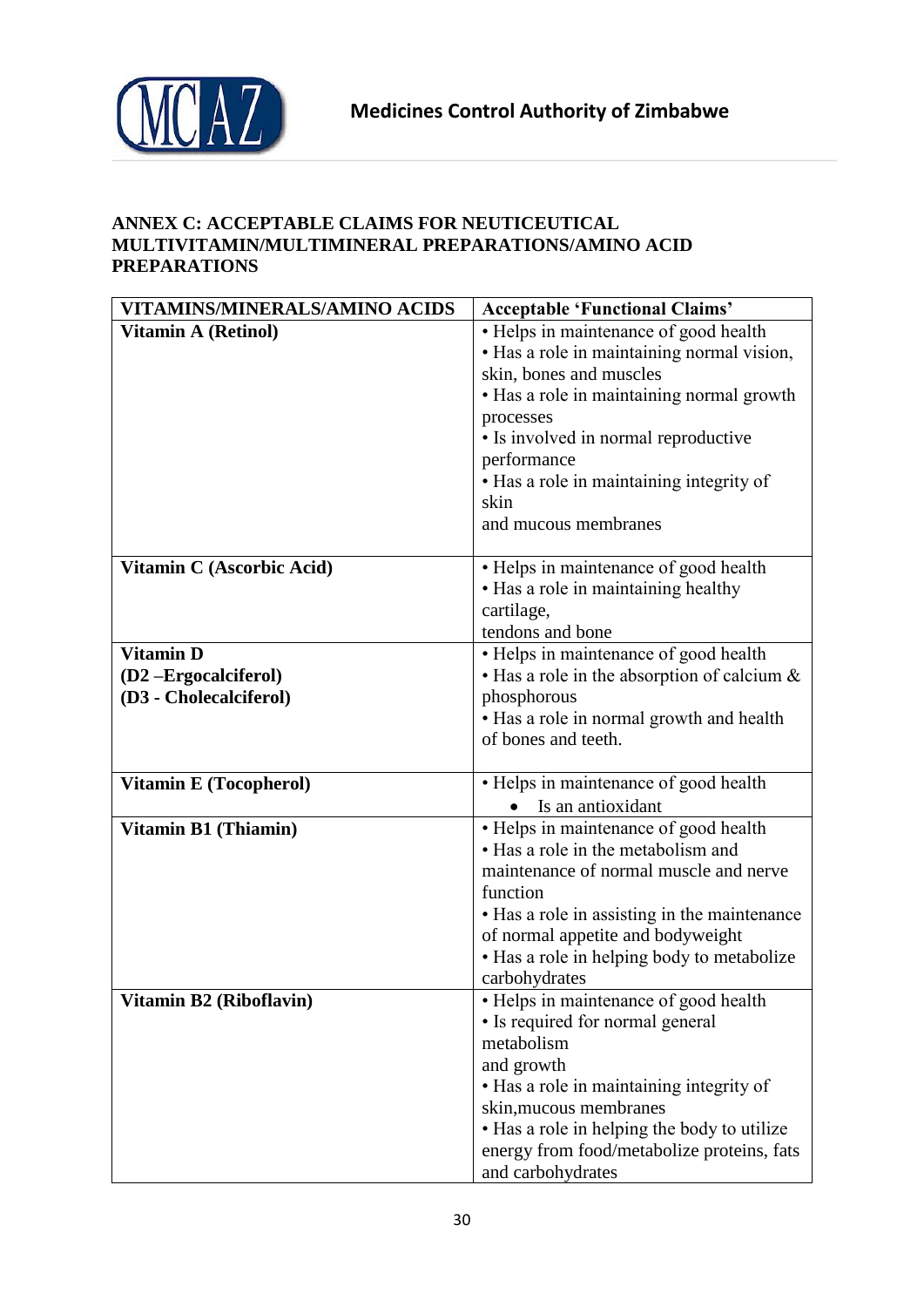

| <b>Vitamin B3 (Niacin)</b>   | · Has a role in maintaining of good health  |
|------------------------------|---------------------------------------------|
|                              | • Has a role in helping normal growth and   |
|                              | development                                 |
|                              | • Has a role in helping the body to utilize |
|                              | energy from food                            |
| Vitamin B6 (Pyridoxine)      | • Helps in maintenance of good health       |
|                              | • Has a role in normal general metabolism,  |
|                              | nervous system function and vision          |
|                              | • Is involved in red blood cell formation   |
|                              | • Has a role in maintaining normal healthy  |
|                              | skin and vision                             |
|                              | • Has a role in helping the body to         |
|                              | metabolize                                  |
|                              | proteins, fats and carbohydrates            |
| Vitamin B12 (Cyanocobalamin) | • Has a role in general metabolism,         |
|                              | nervous                                     |
|                              | and reproductive function                   |
|                              | • Has a role in blood cell production       |
| <b>Vitamin K (Menadione)</b> | • Has a role in maintaining normal blood    |
|                              | clotting process                            |
| <b>Folic Acid</b>            | · Involved in general metabolism            |
|                              | • Involved in the formation of red and      |
|                              | white                                       |
|                              | blood cells and haemoglobin                 |
|                              | • Has a role in blood cell production       |
|                              |                                             |
| <b>Beta Carotene</b>         | • Helps in maintenance of good health       |
|                              | • Has a role in maintenance of growth,      |
|                              | vision                                      |
|                              | and tissue differentiation                  |
| <b>Biotin</b>                | • Helps in maintenance of good health       |
|                              | • Helps to metabolize fats and              |
|                              | carbohydrates                               |
| <b>Choline</b>               | • Is involved in metabolism of fats         |
|                              | • Has a role in transmitting nerve impulses |
| <b>Inositol</b>              | • Has a role in the metabolism of fats and  |
|                              | integrity of hair coat                      |
|                              | • Has a role in maintaining a normal health |
|                              | coat                                        |
| <b>Niacin</b>                | • Involved in general metabolism and red    |
|                              | blood cell formation                        |
|                              | • Has a role in maintaining normal healthy  |
|                              | skin and hair condition                     |
| <b>Panthothenic Acid</b>     | • Helps in maintenance of good health       |
|                              | • Helps to metabolize fats and              |
|                              | carbohydrates                               |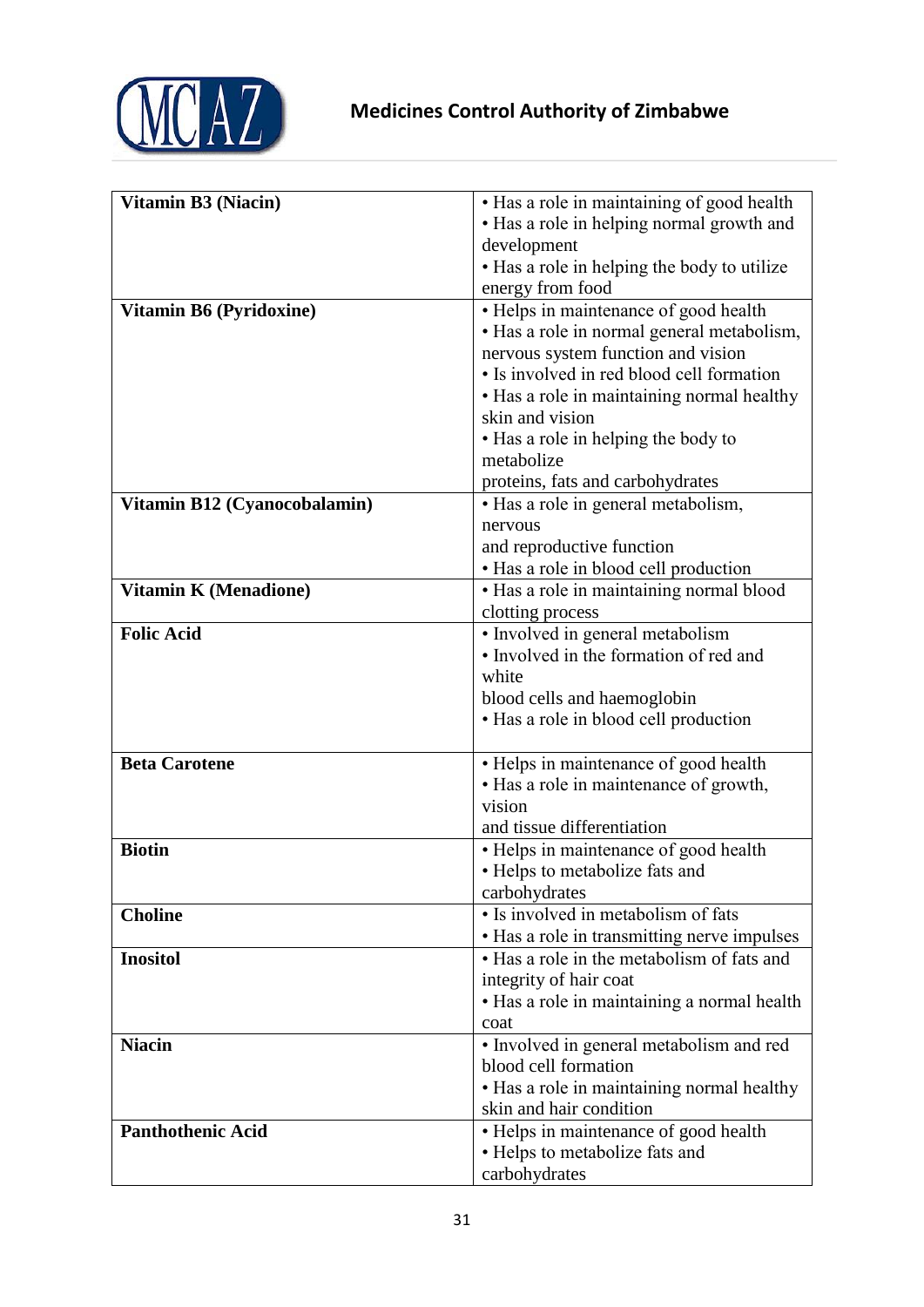

| · Helps in maintenance of good health<br>Calcium<br>• Helps in the formation and maintenance<br>of<br>bones and teeth<br><b>Chromium</b><br>• Has a role in the regulation of glucose<br>metabolism<br>• Is involved in the formation of vitamin<br>Cobalt<br><b>B12</b><br>and subsequent formation of red blood<br>cells<br>and haemoglobin<br>• Has a role in maintaining normal nerve<br>cell<br>function<br>· Has a role in iron metabolism, bone<br>Copper<br>development, and maintenance of elastic<br>connective tissue<br>• Helps in maintenance of good health<br><b>Iodine</b><br>• Helps in the function of the thyroid<br>glands<br>• Helps in maintenance of good health<br><b>Iron</b><br>• Helps in the formation of red blood cell<br>• Helps to prevent anaemia due to iron<br>deficiency<br>• Helps in maintenance of good health<br><b>Magnesium</b><br>• Helps the body to metabolize<br>carbohydrate<br>• Helps in maintenance of good health<br><b>Manganese</b><br>• Helps the body to metabolize<br>carbohydrate and proteins<br>Has a role in general metabolism<br>Molybdenum<br>• Has a role in maintaining cellular<br><b>Potassium</b><br>integrity<br>and healthy nerve and muscle function<br>• Is involved in normal digestion and<br>utilization of dietary nutrients<br>• Has a role in muscular contraction, nerve<br>function and relaxation of the heart muscle<br>• Helps in maintenance of good health<br><b>Phosphorus</b><br>• Helps in the formation and maintenance<br>of bones and teeth<br>• Has a role in preventing cellular<br><b>Selenium</b><br>oxidation<br>• Necessary for normal growth and fertility<br>• Has a role in maintaining normal<br><b>Sodium and Chloride</b> |             |  |
|----------------------------------------------------------------------------------------------------------------------------------------------------------------------------------------------------------------------------------------------------------------------------------------------------------------------------------------------------------------------------------------------------------------------------------------------------------------------------------------------------------------------------------------------------------------------------------------------------------------------------------------------------------------------------------------------------------------------------------------------------------------------------------------------------------------------------------------------------------------------------------------------------------------------------------------------------------------------------------------------------------------------------------------------------------------------------------------------------------------------------------------------------------------------------------------------------------------------------------------------------------------------------------------------------------------------------------------------------------------------------------------------------------------------------------------------------------------------------------------------------------------------------------------------------------------------------------------------------------------------------------------------------------------------------------------------------------------------------------|-------------|--|
|                                                                                                                                                                                                                                                                                                                                                                                                                                                                                                                                                                                                                                                                                                                                                                                                                                                                                                                                                                                                                                                                                                                                                                                                                                                                                                                                                                                                                                                                                                                                                                                                                                                                                                                                  |             |  |
|                                                                                                                                                                                                                                                                                                                                                                                                                                                                                                                                                                                                                                                                                                                                                                                                                                                                                                                                                                                                                                                                                                                                                                                                                                                                                                                                                                                                                                                                                                                                                                                                                                                                                                                                  |             |  |
|                                                                                                                                                                                                                                                                                                                                                                                                                                                                                                                                                                                                                                                                                                                                                                                                                                                                                                                                                                                                                                                                                                                                                                                                                                                                                                                                                                                                                                                                                                                                                                                                                                                                                                                                  |             |  |
|                                                                                                                                                                                                                                                                                                                                                                                                                                                                                                                                                                                                                                                                                                                                                                                                                                                                                                                                                                                                                                                                                                                                                                                                                                                                                                                                                                                                                                                                                                                                                                                                                                                                                                                                  |             |  |
|                                                                                                                                                                                                                                                                                                                                                                                                                                                                                                                                                                                                                                                                                                                                                                                                                                                                                                                                                                                                                                                                                                                                                                                                                                                                                                                                                                                                                                                                                                                                                                                                                                                                                                                                  |             |  |
|                                                                                                                                                                                                                                                                                                                                                                                                                                                                                                                                                                                                                                                                                                                                                                                                                                                                                                                                                                                                                                                                                                                                                                                                                                                                                                                                                                                                                                                                                                                                                                                                                                                                                                                                  |             |  |
|                                                                                                                                                                                                                                                                                                                                                                                                                                                                                                                                                                                                                                                                                                                                                                                                                                                                                                                                                                                                                                                                                                                                                                                                                                                                                                                                                                                                                                                                                                                                                                                                                                                                                                                                  |             |  |
|                                                                                                                                                                                                                                                                                                                                                                                                                                                                                                                                                                                                                                                                                                                                                                                                                                                                                                                                                                                                                                                                                                                                                                                                                                                                                                                                                                                                                                                                                                                                                                                                                                                                                                                                  |             |  |
|                                                                                                                                                                                                                                                                                                                                                                                                                                                                                                                                                                                                                                                                                                                                                                                                                                                                                                                                                                                                                                                                                                                                                                                                                                                                                                                                                                                                                                                                                                                                                                                                                                                                                                                                  |             |  |
|                                                                                                                                                                                                                                                                                                                                                                                                                                                                                                                                                                                                                                                                                                                                                                                                                                                                                                                                                                                                                                                                                                                                                                                                                                                                                                                                                                                                                                                                                                                                                                                                                                                                                                                                  |             |  |
|                                                                                                                                                                                                                                                                                                                                                                                                                                                                                                                                                                                                                                                                                                                                                                                                                                                                                                                                                                                                                                                                                                                                                                                                                                                                                                                                                                                                                                                                                                                                                                                                                                                                                                                                  |             |  |
|                                                                                                                                                                                                                                                                                                                                                                                                                                                                                                                                                                                                                                                                                                                                                                                                                                                                                                                                                                                                                                                                                                                                                                                                                                                                                                                                                                                                                                                                                                                                                                                                                                                                                                                                  |             |  |
|                                                                                                                                                                                                                                                                                                                                                                                                                                                                                                                                                                                                                                                                                                                                                                                                                                                                                                                                                                                                                                                                                                                                                                                                                                                                                                                                                                                                                                                                                                                                                                                                                                                                                                                                  |             |  |
|                                                                                                                                                                                                                                                                                                                                                                                                                                                                                                                                                                                                                                                                                                                                                                                                                                                                                                                                                                                                                                                                                                                                                                                                                                                                                                                                                                                                                                                                                                                                                                                                                                                                                                                                  |             |  |
|                                                                                                                                                                                                                                                                                                                                                                                                                                                                                                                                                                                                                                                                                                                                                                                                                                                                                                                                                                                                                                                                                                                                                                                                                                                                                                                                                                                                                                                                                                                                                                                                                                                                                                                                  |             |  |
|                                                                                                                                                                                                                                                                                                                                                                                                                                                                                                                                                                                                                                                                                                                                                                                                                                                                                                                                                                                                                                                                                                                                                                                                                                                                                                                                                                                                                                                                                                                                                                                                                                                                                                                                  |             |  |
|                                                                                                                                                                                                                                                                                                                                                                                                                                                                                                                                                                                                                                                                                                                                                                                                                                                                                                                                                                                                                                                                                                                                                                                                                                                                                                                                                                                                                                                                                                                                                                                                                                                                                                                                  |             |  |
|                                                                                                                                                                                                                                                                                                                                                                                                                                                                                                                                                                                                                                                                                                                                                                                                                                                                                                                                                                                                                                                                                                                                                                                                                                                                                                                                                                                                                                                                                                                                                                                                                                                                                                                                  |             |  |
|                                                                                                                                                                                                                                                                                                                                                                                                                                                                                                                                                                                                                                                                                                                                                                                                                                                                                                                                                                                                                                                                                                                                                                                                                                                                                                                                                                                                                                                                                                                                                                                                                                                                                                                                  |             |  |
|                                                                                                                                                                                                                                                                                                                                                                                                                                                                                                                                                                                                                                                                                                                                                                                                                                                                                                                                                                                                                                                                                                                                                                                                                                                                                                                                                                                                                                                                                                                                                                                                                                                                                                                                  |             |  |
|                                                                                                                                                                                                                                                                                                                                                                                                                                                                                                                                                                                                                                                                                                                                                                                                                                                                                                                                                                                                                                                                                                                                                                                                                                                                                                                                                                                                                                                                                                                                                                                                                                                                                                                                  |             |  |
|                                                                                                                                                                                                                                                                                                                                                                                                                                                                                                                                                                                                                                                                                                                                                                                                                                                                                                                                                                                                                                                                                                                                                                                                                                                                                                                                                                                                                                                                                                                                                                                                                                                                                                                                  |             |  |
|                                                                                                                                                                                                                                                                                                                                                                                                                                                                                                                                                                                                                                                                                                                                                                                                                                                                                                                                                                                                                                                                                                                                                                                                                                                                                                                                                                                                                                                                                                                                                                                                                                                                                                                                  |             |  |
|                                                                                                                                                                                                                                                                                                                                                                                                                                                                                                                                                                                                                                                                                                                                                                                                                                                                                                                                                                                                                                                                                                                                                                                                                                                                                                                                                                                                                                                                                                                                                                                                                                                                                                                                  |             |  |
|                                                                                                                                                                                                                                                                                                                                                                                                                                                                                                                                                                                                                                                                                                                                                                                                                                                                                                                                                                                                                                                                                                                                                                                                                                                                                                                                                                                                                                                                                                                                                                                                                                                                                                                                  |             |  |
|                                                                                                                                                                                                                                                                                                                                                                                                                                                                                                                                                                                                                                                                                                                                                                                                                                                                                                                                                                                                                                                                                                                                                                                                                                                                                                                                                                                                                                                                                                                                                                                                                                                                                                                                  |             |  |
|                                                                                                                                                                                                                                                                                                                                                                                                                                                                                                                                                                                                                                                                                                                                                                                                                                                                                                                                                                                                                                                                                                                                                                                                                                                                                                                                                                                                                                                                                                                                                                                                                                                                                                                                  |             |  |
|                                                                                                                                                                                                                                                                                                                                                                                                                                                                                                                                                                                                                                                                                                                                                                                                                                                                                                                                                                                                                                                                                                                                                                                                                                                                                                                                                                                                                                                                                                                                                                                                                                                                                                                                  |             |  |
|                                                                                                                                                                                                                                                                                                                                                                                                                                                                                                                                                                                                                                                                                                                                                                                                                                                                                                                                                                                                                                                                                                                                                                                                                                                                                                                                                                                                                                                                                                                                                                                                                                                                                                                                  |             |  |
|                                                                                                                                                                                                                                                                                                                                                                                                                                                                                                                                                                                                                                                                                                                                                                                                                                                                                                                                                                                                                                                                                                                                                                                                                                                                                                                                                                                                                                                                                                                                                                                                                                                                                                                                  |             |  |
|                                                                                                                                                                                                                                                                                                                                                                                                                                                                                                                                                                                                                                                                                                                                                                                                                                                                                                                                                                                                                                                                                                                                                                                                                                                                                                                                                                                                                                                                                                                                                                                                                                                                                                                                  |             |  |
|                                                                                                                                                                                                                                                                                                                                                                                                                                                                                                                                                                                                                                                                                                                                                                                                                                                                                                                                                                                                                                                                                                                                                                                                                                                                                                                                                                                                                                                                                                                                                                                                                                                                                                                                  |             |  |
|                                                                                                                                                                                                                                                                                                                                                                                                                                                                                                                                                                                                                                                                                                                                                                                                                                                                                                                                                                                                                                                                                                                                                                                                                                                                                                                                                                                                                                                                                                                                                                                                                                                                                                                                  |             |  |
|                                                                                                                                                                                                                                                                                                                                                                                                                                                                                                                                                                                                                                                                                                                                                                                                                                                                                                                                                                                                                                                                                                                                                                                                                                                                                                                                                                                                                                                                                                                                                                                                                                                                                                                                  |             |  |
|                                                                                                                                                                                                                                                                                                                                                                                                                                                                                                                                                                                                                                                                                                                                                                                                                                                                                                                                                                                                                                                                                                                                                                                                                                                                                                                                                                                                                                                                                                                                                                                                                                                                                                                                  |             |  |
|                                                                                                                                                                                                                                                                                                                                                                                                                                                                                                                                                                                                                                                                                                                                                                                                                                                                                                                                                                                                                                                                                                                                                                                                                                                                                                                                                                                                                                                                                                                                                                                                                                                                                                                                  |             |  |
|                                                                                                                                                                                                                                                                                                                                                                                                                                                                                                                                                                                                                                                                                                                                                                                                                                                                                                                                                                                                                                                                                                                                                                                                                                                                                                                                                                                                                                                                                                                                                                                                                                                                                                                                  |             |  |
|                                                                                                                                                                                                                                                                                                                                                                                                                                                                                                                                                                                                                                                                                                                                                                                                                                                                                                                                                                                                                                                                                                                                                                                                                                                                                                                                                                                                                                                                                                                                                                                                                                                                                                                                  |             |  |
|                                                                                                                                                                                                                                                                                                                                                                                                                                                                                                                                                                                                                                                                                                                                                                                                                                                                                                                                                                                                                                                                                                                                                                                                                                                                                                                                                                                                                                                                                                                                                                                                                                                                                                                                  |             |  |
|                                                                                                                                                                                                                                                                                                                                                                                                                                                                                                                                                                                                                                                                                                                                                                                                                                                                                                                                                                                                                                                                                                                                                                                                                                                                                                                                                                                                                                                                                                                                                                                                                                                                                                                                  |             |  |
|                                                                                                                                                                                                                                                                                                                                                                                                                                                                                                                                                                                                                                                                                                                                                                                                                                                                                                                                                                                                                                                                                                                                                                                                                                                                                                                                                                                                                                                                                                                                                                                                                                                                                                                                  |             |  |
|                                                                                                                                                                                                                                                                                                                                                                                                                                                                                                                                                                                                                                                                                                                                                                                                                                                                                                                                                                                                                                                                                                                                                                                                                                                                                                                                                                                                                                                                                                                                                                                                                                                                                                                                  |             |  |
|                                                                                                                                                                                                                                                                                                                                                                                                                                                                                                                                                                                                                                                                                                                                                                                                                                                                                                                                                                                                                                                                                                                                                                                                                                                                                                                                                                                                                                                                                                                                                                                                                                                                                                                                  |             |  |
|                                                                                                                                                                                                                                                                                                                                                                                                                                                                                                                                                                                                                                                                                                                                                                                                                                                                                                                                                                                                                                                                                                                                                                                                                                                                                                                                                                                                                                                                                                                                                                                                                                                                                                                                  |             |  |
|                                                                                                                                                                                                                                                                                                                                                                                                                                                                                                                                                                                                                                                                                                                                                                                                                                                                                                                                                                                                                                                                                                                                                                                                                                                                                                                                                                                                                                                                                                                                                                                                                                                                                                                                  |             |  |
|                                                                                                                                                                                                                                                                                                                                                                                                                                                                                                                                                                                                                                                                                                                                                                                                                                                                                                                                                                                                                                                                                                                                                                                                                                                                                                                                                                                                                                                                                                                                                                                                                                                                                                                                  |             |  |
|                                                                                                                                                                                                                                                                                                                                                                                                                                                                                                                                                                                                                                                                                                                                                                                                                                                                                                                                                                                                                                                                                                                                                                                                                                                                                                                                                                                                                                                                                                                                                                                                                                                                                                                                  |             |  |
|                                                                                                                                                                                                                                                                                                                                                                                                                                                                                                                                                                                                                                                                                                                                                                                                                                                                                                                                                                                                                                                                                                                                                                                                                                                                                                                                                                                                                                                                                                                                                                                                                                                                                                                                  |             |  |
|                                                                                                                                                                                                                                                                                                                                                                                                                                                                                                                                                                                                                                                                                                                                                                                                                                                                                                                                                                                                                                                                                                                                                                                                                                                                                                                                                                                                                                                                                                                                                                                                                                                                                                                                  | electrolyte |  |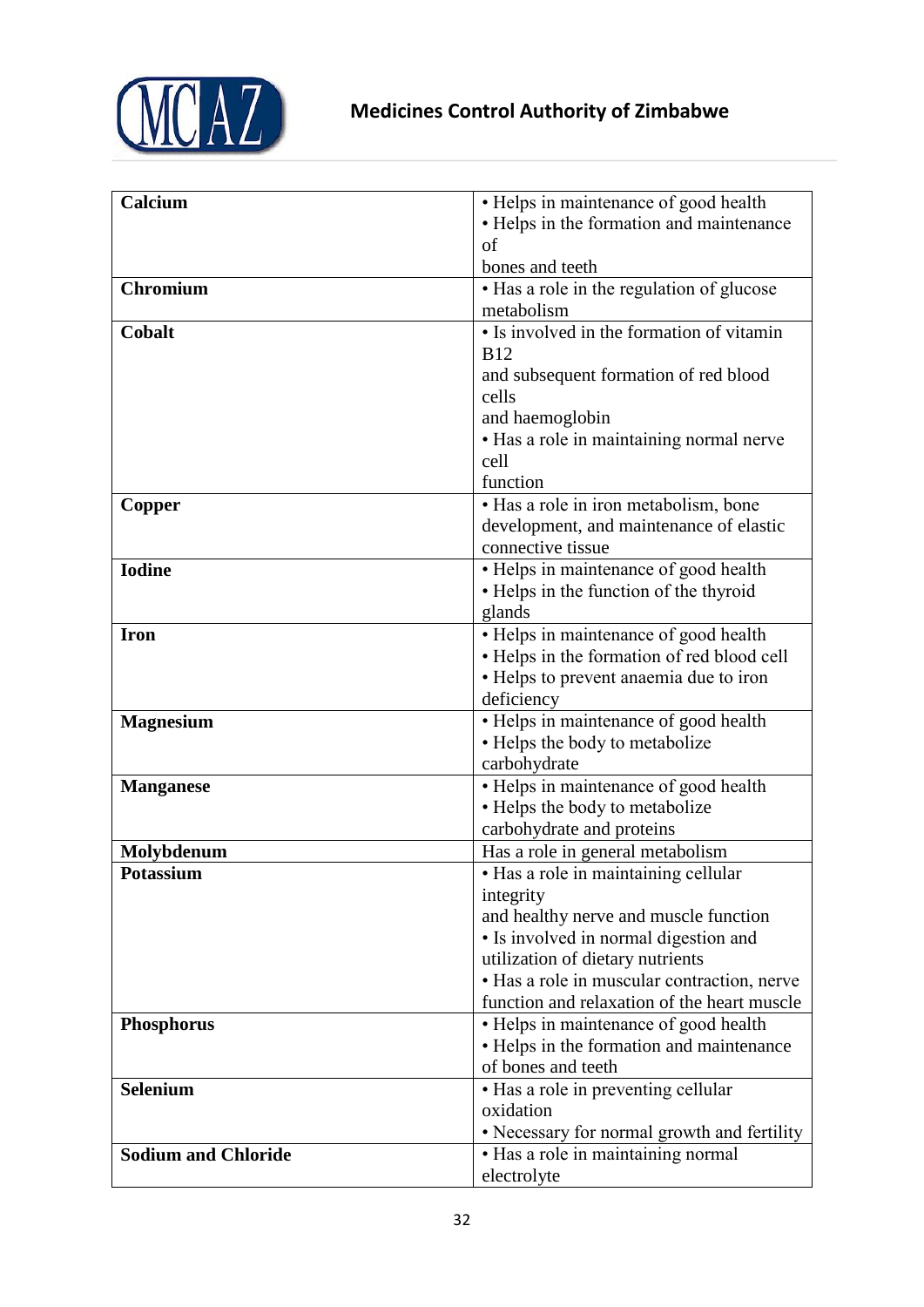

|                   | balance in body tissues during heavy       |  |
|-------------------|--------------------------------------------|--|
|                   | exercise                                   |  |
|                   | • Has a role in recovery after strenuous   |  |
|                   | exercise                                   |  |
| <b>Sulphur</b>    | • Has a role in general metabolism and     |  |
|                   | protein synthesis                          |  |
|                   | • Has a role in maintaining healthy hair,  |  |
|                   | skin and hooves                            |  |
|                   | • Has a role in maintaining normal healthy |  |
|                   | joints                                     |  |
| Zinc              | • Helps in maintenance of good health      |  |
|                   | • Helps to metabolize carbohydrates, fats  |  |
|                   | and protein                                |  |
| Copper            | • Helps in maintenance of good health      |  |
|                   | • Helps in the formation of red blood cell |  |
| <b>Arginine</b>   | • Has a role in promoting release of       |  |
|                   | metabolic hormones-insulin, growth         |  |
|                   | hormone                                    |  |
|                   | • Is involved in the immune response       |  |
|                   | • Is a component of urea cycle             |  |
| <b>Histidine</b>  | • Is involved in normal growth             |  |
| <b>Isoleucine</b> | • Is involved in normal protein synthesis  |  |
|                   | and energy production                      |  |
| Leucine           | • Has a role in normal protein synthesis   |  |
|                   | and energy production                      |  |
| <b>Lysine</b>     | • Has a role in normal protein synthesis   |  |
| <b>Methionine</b> | · Aids liver in detoxification mechanisms  |  |
| Phenylalanine     | · Has a role in normal protein synthesis   |  |
| <b>Threonine</b>  | • Required for normal growth, feed         |  |
|                   | conversion and nitrogen balance in tissues |  |
| <b>Tryptophan</b> | • Has a role in normal growth              |  |
|                   | · Involved in synthesis of niacin (vitamin |  |
|                   | <b>B3</b> )                                |  |
| <b>Valine</b>     | • Has a role in normal energy metabolism   |  |
|                   | and protein synthesis                      |  |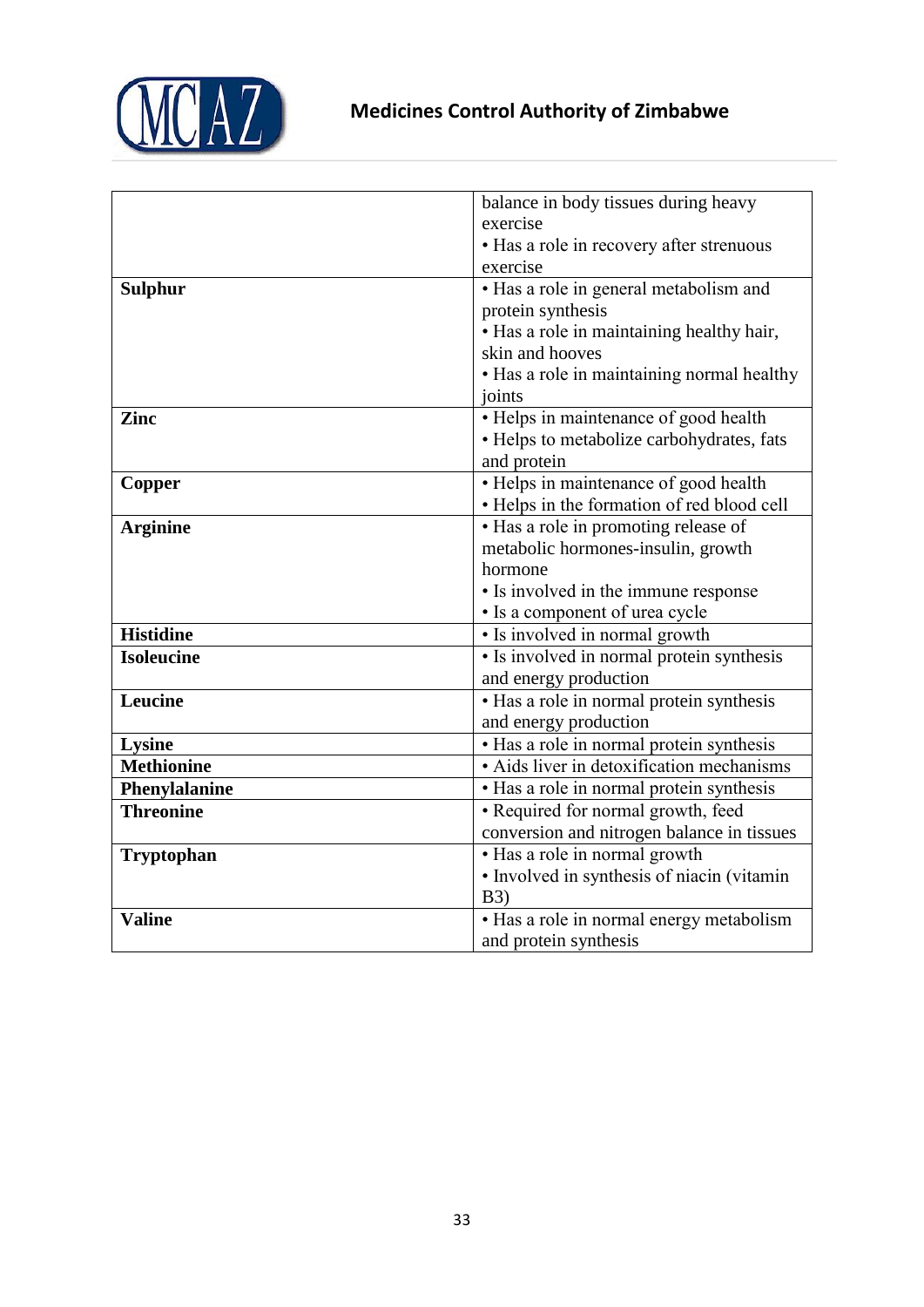

### <span id="page-33-0"></span>**ANNEX D: PROHIBITED INDICATIONS FOR COMPLEMENTARY MEDICINES**

A complementary medicine may not be suitable for use in:

(a) the mitigation or prevention of disease or abnormal physical mental state or the symptoms thereof in human beings or in animals;

(b) restoring, correcting or modifying any physical, mental or organic function in man or in animals;

for the conditions listed below.

Alcoholism Appendicitis Arteriosclerosis Cardiovascular disease Cataract **Diabetes** Epilepsy Gallstones Gangrene Glaucoma Hernia HIV-AIDS Hypertension Hypotension Infantile diarrhoea Kidney stone Locomotor or any other ataxia Malignant disease Meningitis (all types) Multiple sclerosis **Nephritis Osteoarthritis** Parkinson's disease Plague Pleurisy Pneumonia Pneumoconiosis Poliomyelitis Prostate gland disorders Rheumatic fever Rheumatoid arthritis Sexually transmitted infections Thrombosis Tuberculosis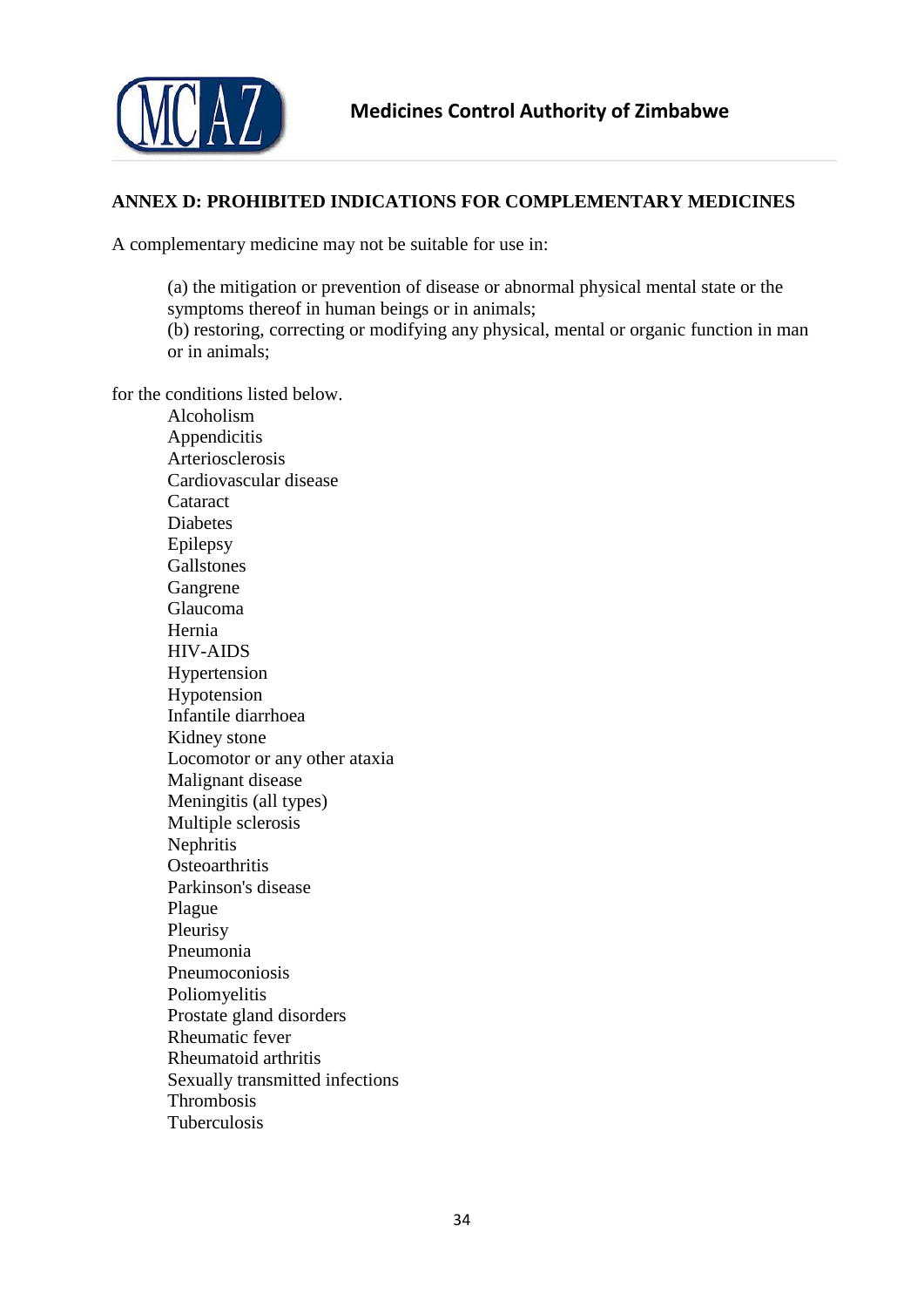



# <span id="page-34-0"></span>**ANNEX E: QUANTITIES OF SAMPLES REQUIRED FOR LABORATORY ANALYSIS**

The following is the minimum sample size required for analysis. However as a guiding principle the applicant should provide adequate sample for a full spectrum of analysis based on the proposed finished product specifications and repeat if required.

**NB:** Samples **MUST be** submitted in their original containers intended for marketing.

**APPLICANTS** please note:

- 1. Ensure that you have attached **Copy of the certificate of analysis CoA.**
- 2. Ensure that you have attached **Finished Product Specifications** & **Method of Analysis**
- 3. Ensure that you have provided all **Chemical Reference Standards**, **Decomposition products** and **Related substances** required for a full monograph analysis when submitting **Registration samples**.

| Name of Product             | Pack Size        | Number of Containers |
|-----------------------------|------------------|----------------------|
| <b>Tablets and Capsules</b> | 24               | 4                    |
|                             | 30               | 3                    |
|                             | 60               | 2                    |
|                             | 90               |                      |
|                             | 100              |                      |
|                             | 120              |                      |
|                             | 500              |                      |
|                             | 1000             |                      |
| <b>Oral Suspensions</b>     | $60$ ml          | 5                    |
|                             | $100$ ml         | 5                    |
|                             | 240 ml           | 5                    |
| Powders for Oral            | Market pack size | 5                    |
| Suspensions                 |                  |                      |
| <b>Creams and Ointments</b> | 15g              | 10                   |
|                             | 25g              | 5                    |
|                             | 30 <sub>g</sub>  | 4                    |
|                             | $\geq 100$ g     | 3                    |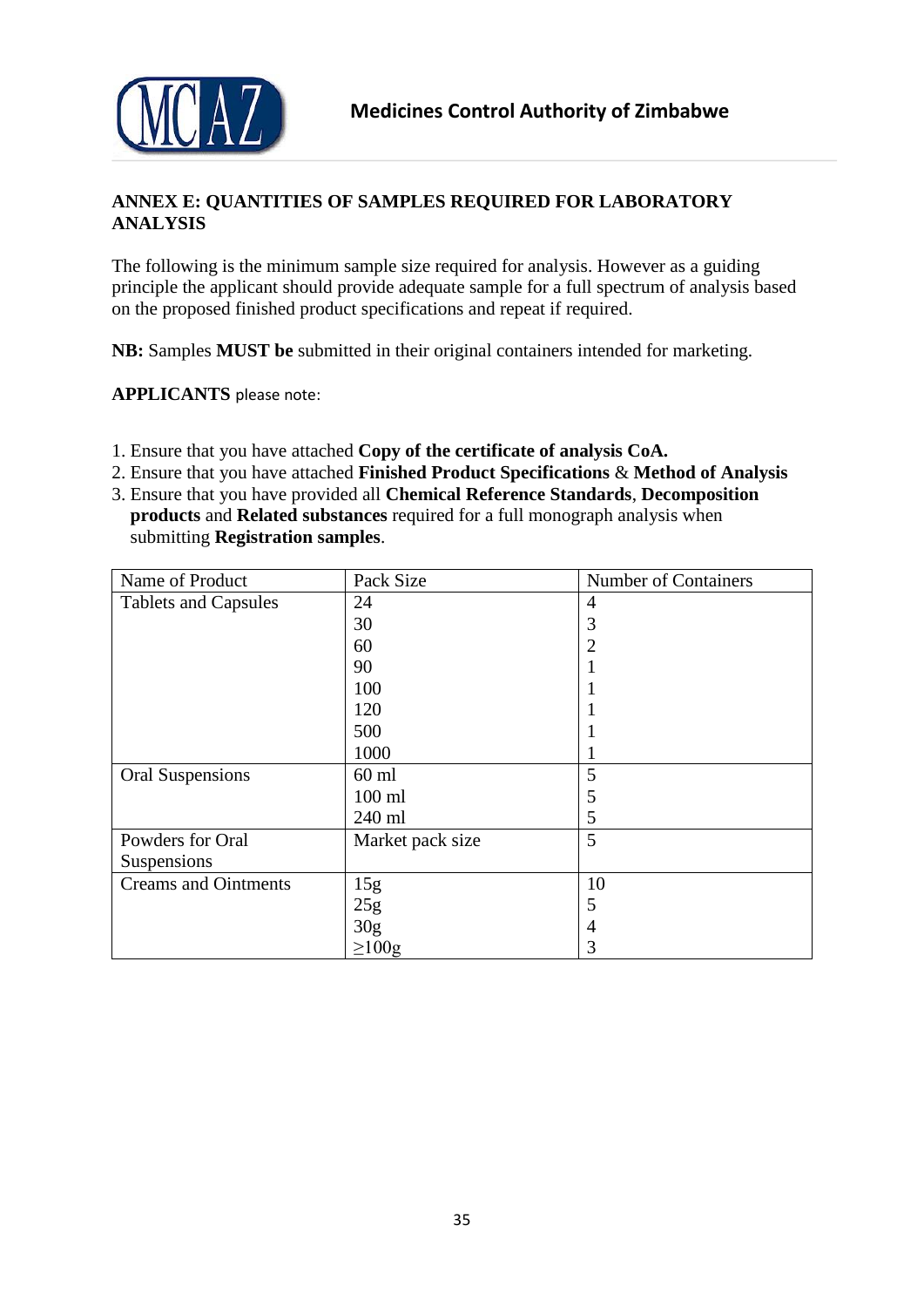

**.** 

# **ANNEX F: FREQUENTLY ASKED QUESTIONS**

# **FREQUENTLY ASKED QUESTIONS**

### **1. What are complementary medicines?**

Complementary medicines have different and varied definitions dependent on the region. The Medicines and Allied Substances Control (Complementary Medicines) Regulations, 2015 define a complementary medicine as follows:

A complementary medicine means any substance or mixture of substances which is used, or is manufactured, sold or represented as suitable for use, in-

(a) the mitigation or prevention of disease or abnormal physical mental state or the symptoms thereof in human beings or in animals;

(b) restoring, correcting or modifying any physical, mental or organic function in man or in animals;

which originates from a plant, mineral, animal or insect and includes substances generally referred to as Aromatherapeutic Substances, Ayurvedic Medicines, Energy Substances or Medicines, Homeopathic Remedies, **Nutritional Substances in Pharmaceutical Form**, Traditional Chinese Medicines, Traditional Dutch Remedies, Unani Tibb Medicines, Western Herbal Medicines, and such other medicines or remedies as may be approved by the Authority;

This serves as the basis of a complementary medicine in Zimbabwe

# **2. What is the difference between complementary medicine, alternative medicine and integrative health care?**

Complementary medicines is used in conjunction with conventional therapy, whilst alternative medicine is used in place of it. Integrative medicine" refers to a therapeutic approach that integrates conventional, complementary, and alternative medicine and re-emphasizes the relationship between health care practitioners and patients<sup>2</sup>

# **3. Should the manufacturing site of the complementary medicine be inspected before the product is registered?**

The Authority requires that the all premised where manufacturing occurs conforms to some standard of cGMP. The Authority is aware that some countries do not inspect manufacturers of some products, however evidence of a standard of cGMP is required. The MCAZ may insist that its inspectors inspect the site on a case by case basis.

<sup>&</sup>lt;sup>2</sup> National Center for Complementary and Alternative Medicine (NCCAM) The Use of Complementary and Alternative Medicine in the United States Bethesda, Md: National Institutes of Health; December2008. Available at: http://nccam.nih.gov/news/camstats/2007/camsurvey\_fs1.htm Accessed June 15, 2010.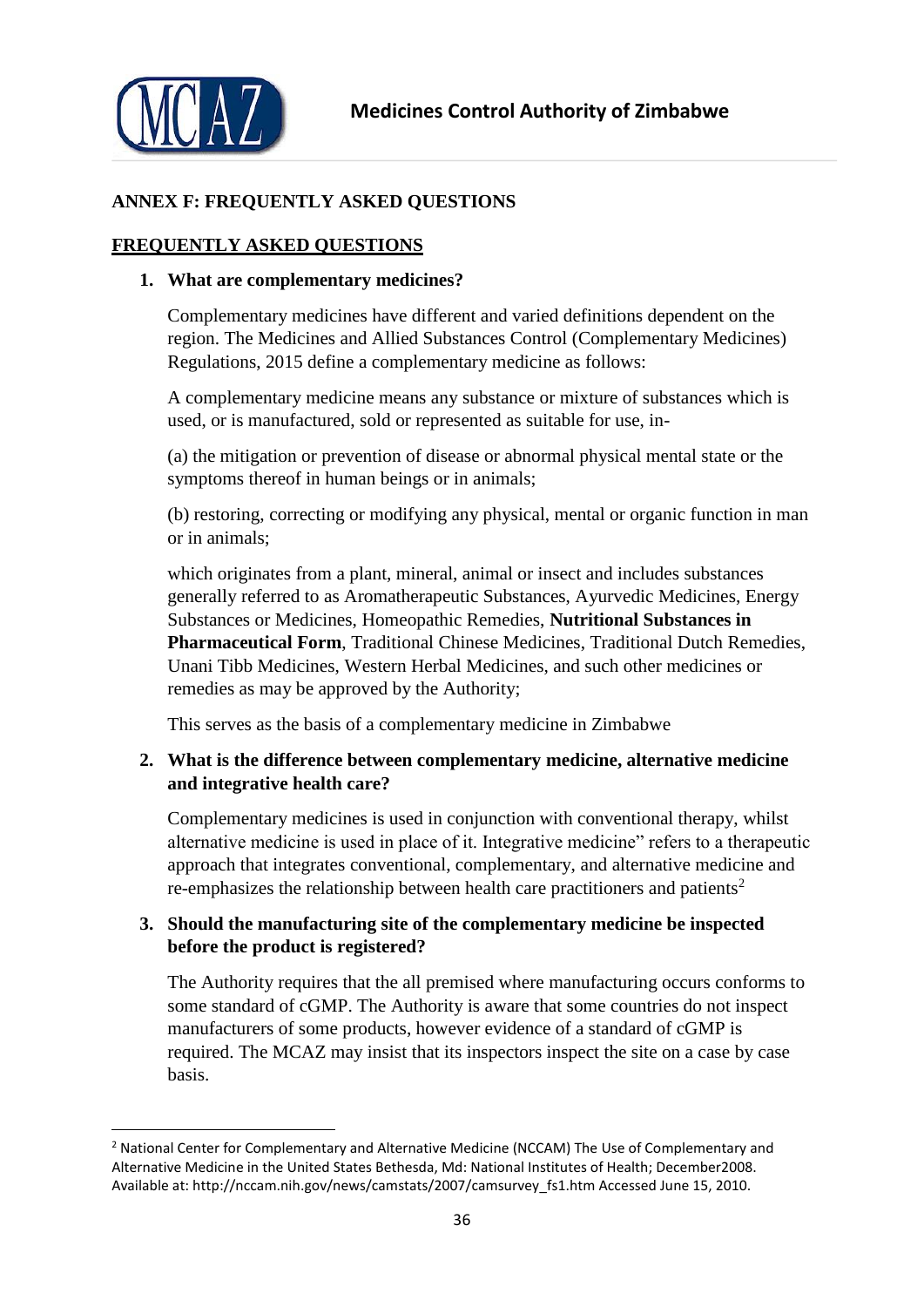

# **4. What does the registration process of complementary medicine entail?**

The Authority assesses the Safety, Quality and Efficacy of all medicines destined for public use in Zimbabwe. The same applies to complementary medicines. Evaluators assess the quality of documentation, analysts test the samples submitted and inspectors deal with GMP issues. A committee of experts overlooks the procedure to ensure consistency, transparency and guidance. Applicants are informed of the status of their products periodically. Products that are successful are granted market authorization whilst those that have not satisfied the Authorities requirement are refused authorization.

# **5. What are the requirements at submission to the Authority?**

A complete application consists of a product dossier, samples and application fees. A screening checklist is included in the submission guideline which assists in ensuring completeness of the dossier. The guideline also states the quantity of sample(s) required at submission.

# **6. My product contains a vitamins, minerals and herbal substances. Which sections should I complete in my dossier?**

The guideline is composed of one section for purely herbal main ingredients and another for isolated nutraceuticals (vitamins, minerals, amino acids, probiotics etc). If a product contains both groups then both sections should be provided.

# **7. Are all herbal medicines permitted under this procedure?**

No. The guideline contains a list of herbal substances that have profound toxicity when ingested. The list is not exhaustive and is continually updated as more information becomes available.

# **8. Are body building products registerable with the Authority?**

Body-building products that contain nutraceuticals should be approved by the authority unless there are declared as purely foods without medical, health and/or structure/functional claims. These three concepts are defined below.

- I. Medical claim: claims specified to treat, cure or prevent a disease or restore, correct or modify physiological functions. Most of these products with medical claims have to be registered by a regulating authority before being placed on the market.
- II. Health claims: any statement, suggestion or implication in labelling or advertising that a product carries a specific health benefit, but not nutritional claims or medicinal claims.
- III. Structure/function claims : a substance to an effect on a structure or function of the body